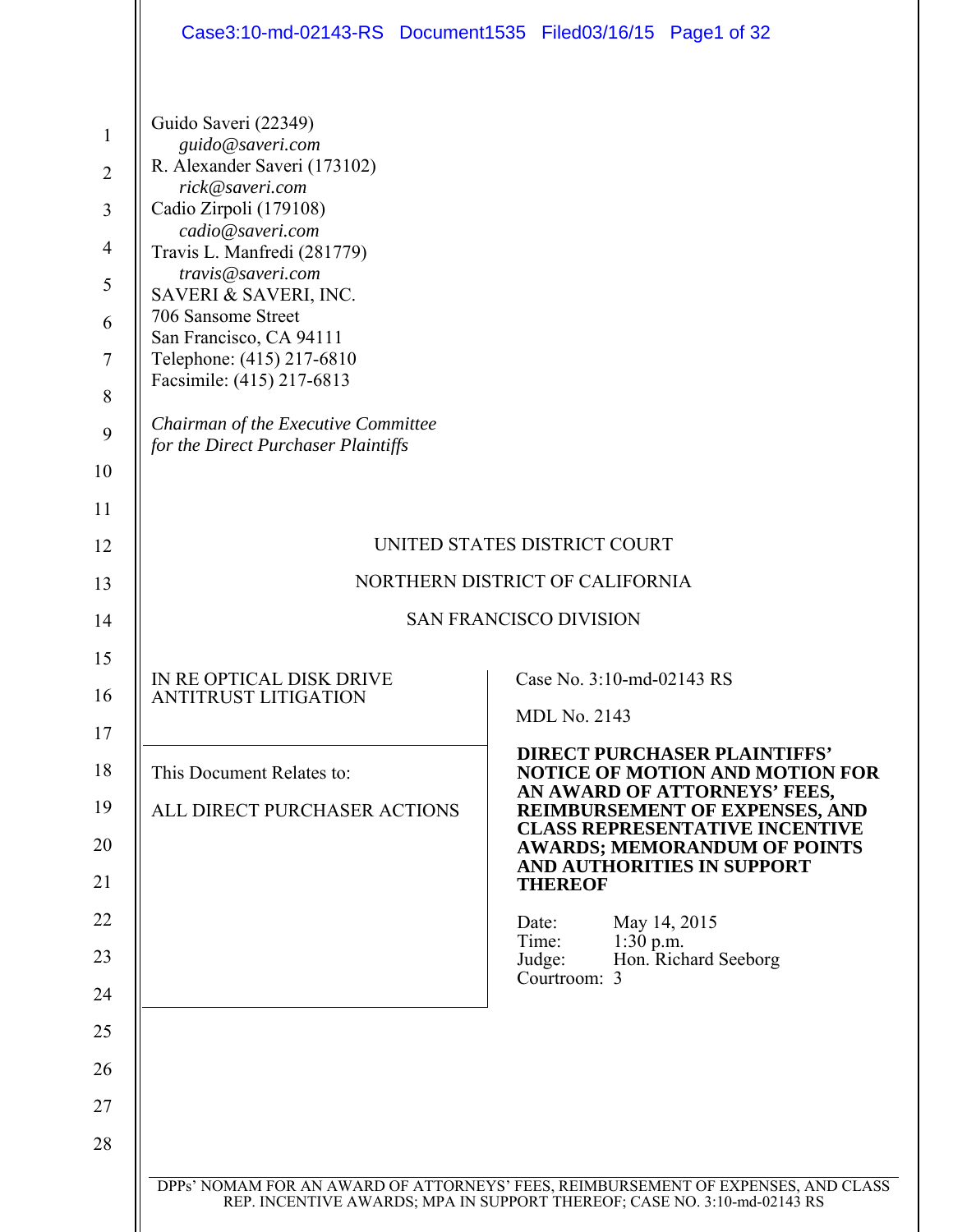1

# **TABLE OF CONTENTS**

| $\overline{2}$ |                                                                                                                                                               |  |  |
|----------------|---------------------------------------------------------------------------------------------------------------------------------------------------------------|--|--|
| 3              |                                                                                                                                                               |  |  |
| $\overline{4}$ |                                                                                                                                                               |  |  |
| 5              |                                                                                                                                                               |  |  |
| 6              |                                                                                                                                                               |  |  |
| $\overline{7}$ |                                                                                                                                                               |  |  |
| 8              |                                                                                                                                                               |  |  |
| 9              |                                                                                                                                                               |  |  |
| 10             | 2.                                                                                                                                                            |  |  |
|                | 3 <sub>1</sub>                                                                                                                                                |  |  |
| 11             | 4.                                                                                                                                                            |  |  |
| 12             | 5.                                                                                                                                                            |  |  |
| 13             |                                                                                                                                                               |  |  |
| 14             |                                                                                                                                                               |  |  |
| 15             | A. The Common Fund Doctrine and the Percentage-of-the-Recovery Approach  9                                                                                    |  |  |
| 16             | $1_{\cdot}$                                                                                                                                                   |  |  |
| 17             | 2. Percentage-of-the-Recovery Approach Is the Predominant Method for Determining                                                                              |  |  |
| 18<br>19       | B. Application of the Pertinent Factors Shows that an Upward Adjustment of the Benchmark                                                                      |  |  |
| 20             |                                                                                                                                                               |  |  |
| 21             | 2. A High Level of Skill Was Required to Prosecute This Case and Class Counsel Are                                                                            |  |  |
| 22             |                                                                                                                                                               |  |  |
| 23             | a.                                                                                                                                                            |  |  |
| 24             | $b_{\cdot}$                                                                                                                                                   |  |  |
| 25             | $\mathbf{c}$ .                                                                                                                                                |  |  |
| 26             | d.                                                                                                                                                            |  |  |
| 27             |                                                                                                                                                               |  |  |
| 28             | 5.                                                                                                                                                            |  |  |
|                | DPPs' NOMAM FOR AN AWARD OF ATTORNEYS' FEES, REIMBURSEMENT OF EXPENSES, AND CLASS<br>REP. INCENTIVE AWARDS; MPA IN SUPPORT THEREOF; CASE NO. 3:10-md-02143 RS |  |  |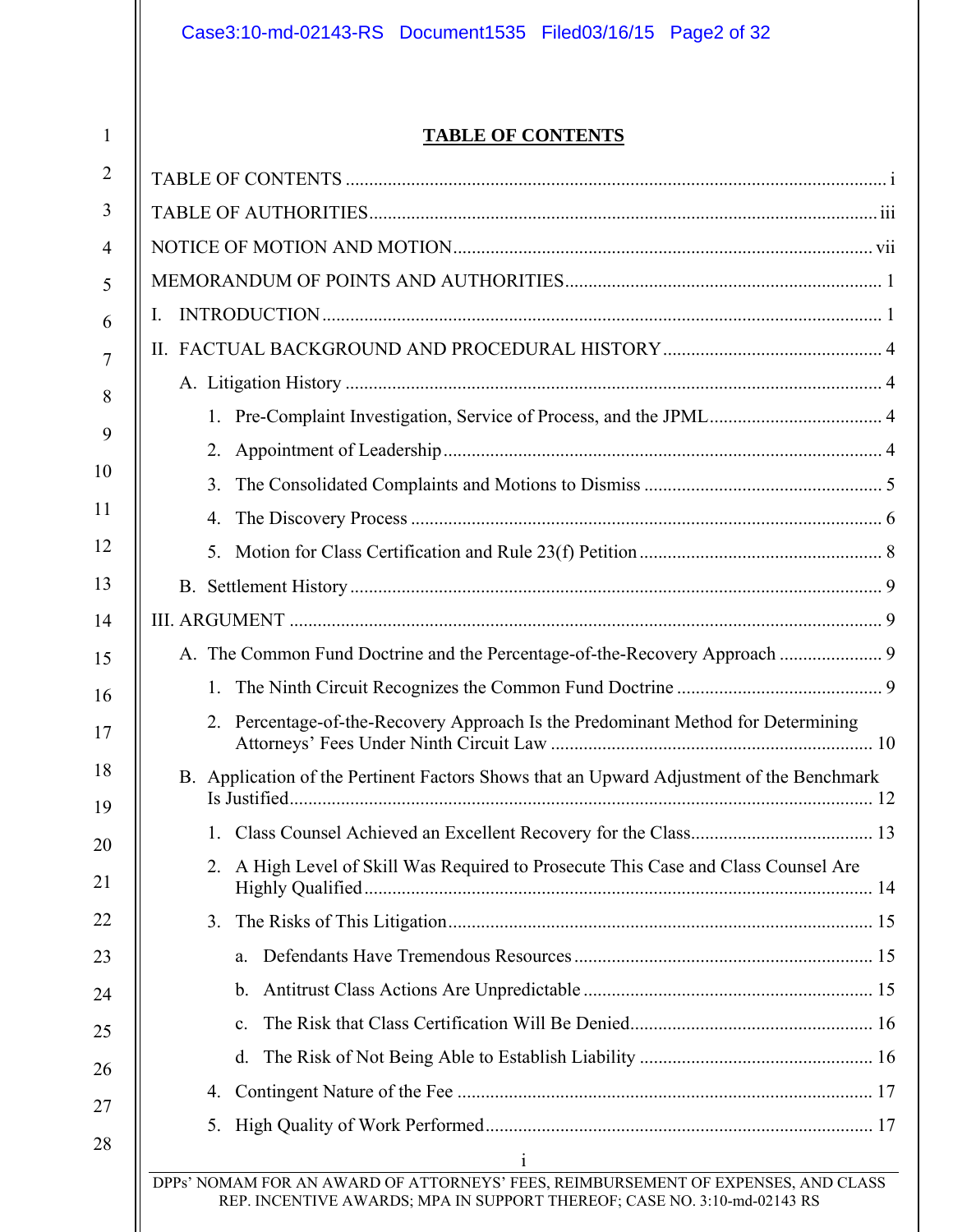# Case3:10-md-02143-RS Document1535 Filed03/16/15 Page3 of 32

| 6. Lodestar Cross-Check Confirms the Reasonableness of the Requested Fee  18                |  |
|---------------------------------------------------------------------------------------------|--|
|                                                                                             |  |
| C. Class Counsel Are Entitled to Reimbursement for Their Reasonable Litigation Expenses. 20 |  |
|                                                                                             |  |
|                                                                                             |  |
|                                                                                             |  |
|                                                                                             |  |

| $\cdot \cdot$                                                                                                                                                 |
|---------------------------------------------------------------------------------------------------------------------------------------------------------------|
| DPPs' NOMAM FOR AN AWARD OF ATTORNEYS' FEES, REIMBURSEMENT OF EXPENSES, AND CLASS<br>REP. INCENTIVE AWARDS; MPA IN SUPPORT THEREOF; CASE NO. 3:10-md-02143 RS |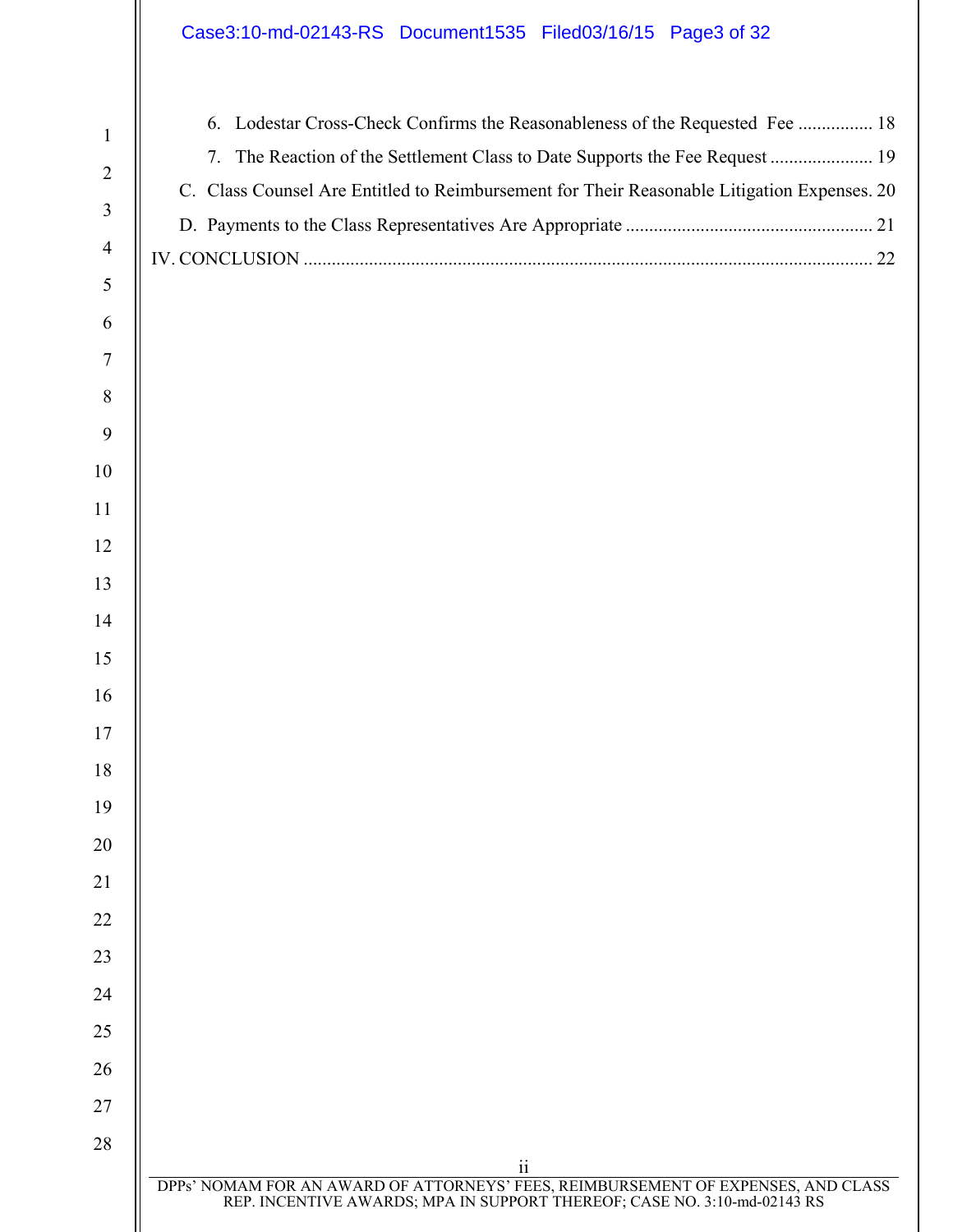| <b>TABLE OF AUTHORITIES</b>                                                                                                           |  |
|---------------------------------------------------------------------------------------------------------------------------------------|--|
|                                                                                                                                       |  |
| <b>CASES</b>                                                                                                                          |  |
| Alpine Pharmacy, Inc. v. Charles Pfizer & Co., Inc.,                                                                                  |  |
| Arenson v. Board of Trade,                                                                                                            |  |
|                                                                                                                                       |  |
| Blum v. Stenson,                                                                                                                      |  |
|                                                                                                                                       |  |
| Boeing Co. v. Van Gemert,                                                                                                             |  |
| Central R.R. & Banking Co. v. Pettus,                                                                                                 |  |
|                                                                                                                                       |  |
| Hanlon v. Chrysler Corp.,                                                                                                             |  |
|                                                                                                                                       |  |
| Hawaii v. Standard Oil Co.,                                                                                                           |  |
|                                                                                                                                       |  |
| Hensley v. Eckerhart,                                                                                                                 |  |
| In re Activision Sec. Litig.,                                                                                                         |  |
|                                                                                                                                       |  |
| In re Auto. Refinishing Paint Antitrust Litig.,                                                                                       |  |
|                                                                                                                                       |  |
| In re Citric Acid Antitrust Litig.,<br>191 F.3d 1090 (9th Cir. 1999), cert. denied sub nom. Gangi Bros. Packing Co. v. Cargill, Inc., |  |
|                                                                                                                                       |  |
| In re Dynamic Random Access Memory (DRAM) Antitrust Litig.,                                                                           |  |
|                                                                                                                                       |  |
| In re Flash Memory Antitrust Litig.,                                                                                                  |  |
|                                                                                                                                       |  |
| In re Graphics Processing Units Antitrust Litig.,                                                                                     |  |
| In re Heritage Bond Litig.,                                                                                                           |  |
|                                                                                                                                       |  |
| In re King Res. Co. Sec. Litig.,                                                                                                      |  |
|                                                                                                                                       |  |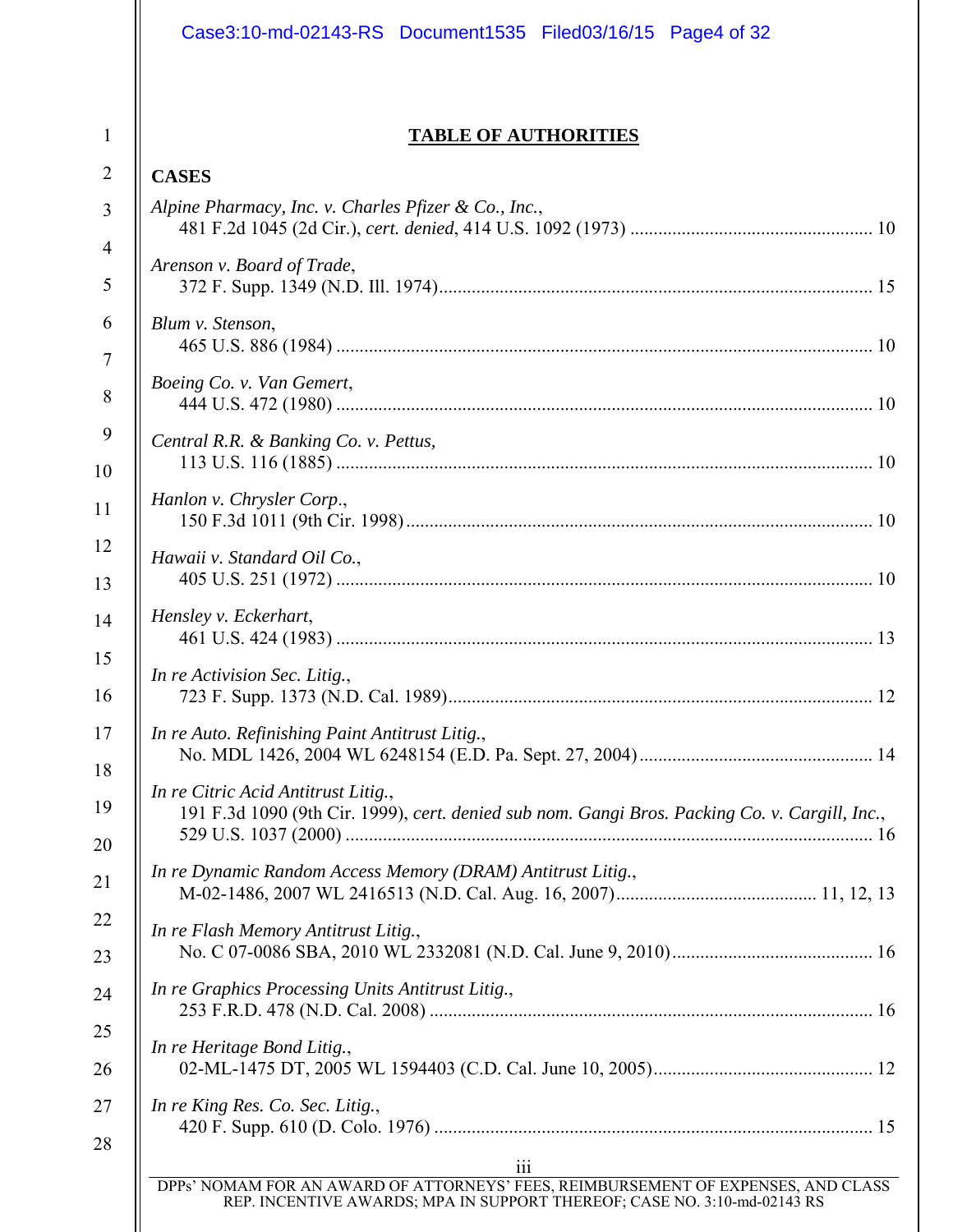| Case3:10-md-02143-RS Document1535 Filed03/16/15 Page5 of 32 |  |
|-------------------------------------------------------------|--|
| In re Linerboard Antitrust Litig.,                          |  |
| In re Linerboard Antitrust Litig.,                          |  |
| In re Lorazepam & Chlorazepate Antitrust Litig.,            |  |
| In re McKesson HBOC, Inc. ERISA Litig.,                     |  |
| In re Media Vision Tech. Sec. Litig.,                       |  |
| In re Mego Fin. Corp. Sec. Litig.,                          |  |
| In re Mercury Interactive Corp. Sec. Litig.,                |  |
| In re NASDAQ Mkt.-Makers Antitrust Litig.,                  |  |
| In re Omnivision Tech., Inc.,                               |  |
| In re Online DVD-Rental Antitrust Litig.,                   |  |
| In re Online DVD-Rental Antitrust Litig.,                   |  |
| In re Pac. Enters. Sec. Litig.,                             |  |
| In re Plastic Tableware Antitrust Litig.,                   |  |
| In re Portal Software, Inc. Sec. Litig.,                    |  |
| In re Rail Freight Fuel Surcharge Antitrust Litig.,         |  |
| In re Remeron Direct Purchaser Antitrust Litig.,            |  |
| In re Rubber Chemicals Antitrust Litigation,                |  |
| In re Sorbates Direct Purchaser Antitrust Litig.,           |  |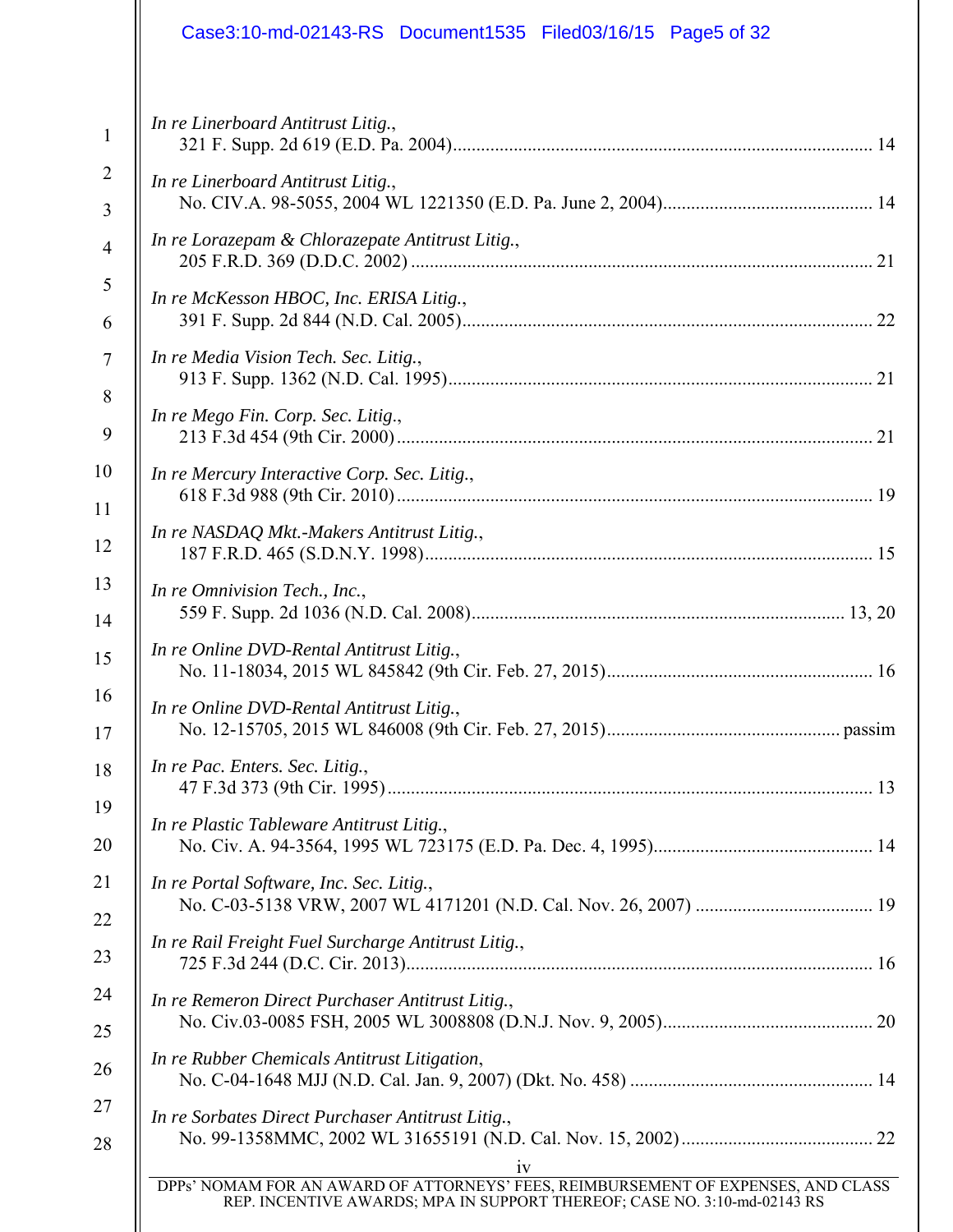|                     | Case3:10-md-02143-RS Document1535 Filed03/16/15 Page6 of 32                                                                                                        |
|---------------------|--------------------------------------------------------------------------------------------------------------------------------------------------------------------|
| $\mathbf{1}$        | In re Static Random Access Memory (SRAM) Antitrust Litig.,                                                                                                         |
| $\overline{2}$<br>3 | In re SunPower Sec. Litig.,                                                                                                                                        |
| $\overline{4}$      | In re Superior Beverage/Glass Container Consol. Pretrial,                                                                                                          |
| 5<br>6              | In re TFT-LCD (Flat Panel) Antitrust Litig.,                                                                                                                       |
| 7                   | In re TFT-LCD (Flat Panel) Antitrust Litig.,                                                                                                                       |
| 8<br>9              | In re TFT-LCD (Flat Panel) Antitrust Litig.,<br>No. M 07-1827 SI, 2013 WL 149692 (N.D. Cal. Jan. 14, 2013)  11, 12, 19, 22                                         |
| 10<br>11            | In re Veeco Instruments Inc. Sec. Litig.,                                                                                                                          |
| 12                  | In re Warner Music Group Corp. Digital Downloads Litig.,                                                                                                           |
| 13<br>14            | In re Wash. Pub. Power Supply Sys. Sec. Litig.,                                                                                                                    |
| 15                  | Mark v. Valley Ins. Co.,                                                                                                                                           |
| 16                  | Meijer v. Abbott Laboratories,                                                                                                                                     |
|                     | Mills v. Elec. Auto-Lite Co.,                                                                                                                                      |
|                     | Paul, Johnson, Alston & Hunt v. Graulty,                                                                                                                           |
|                     | Perma Life Mufflers, Inc. v. Int'l Parts Corp.,                                                                                                                    |
|                     | Pillsbury Co. v. Conboy,                                                                                                                                           |
|                     | Presley v. Carter Hawley Hale Profit Sharing Plan,                                                                                                                 |
|                     | Redding v. Fairman,                                                                                                                                                |
|                     | Reiter v. Sonotone Corp.,                                                                                                                                          |
|                     | V<br>DPPs' NOMAM FOR AN AWARD OF ATTORNEYS' FEES, REIMBURSEMENT OF EXPENSES, AND CLASS<br>REP. INCENTIVE AWARDS; MPA IN SUPPORT THEREOF; CASE NO. 3:10-md-02143 RS |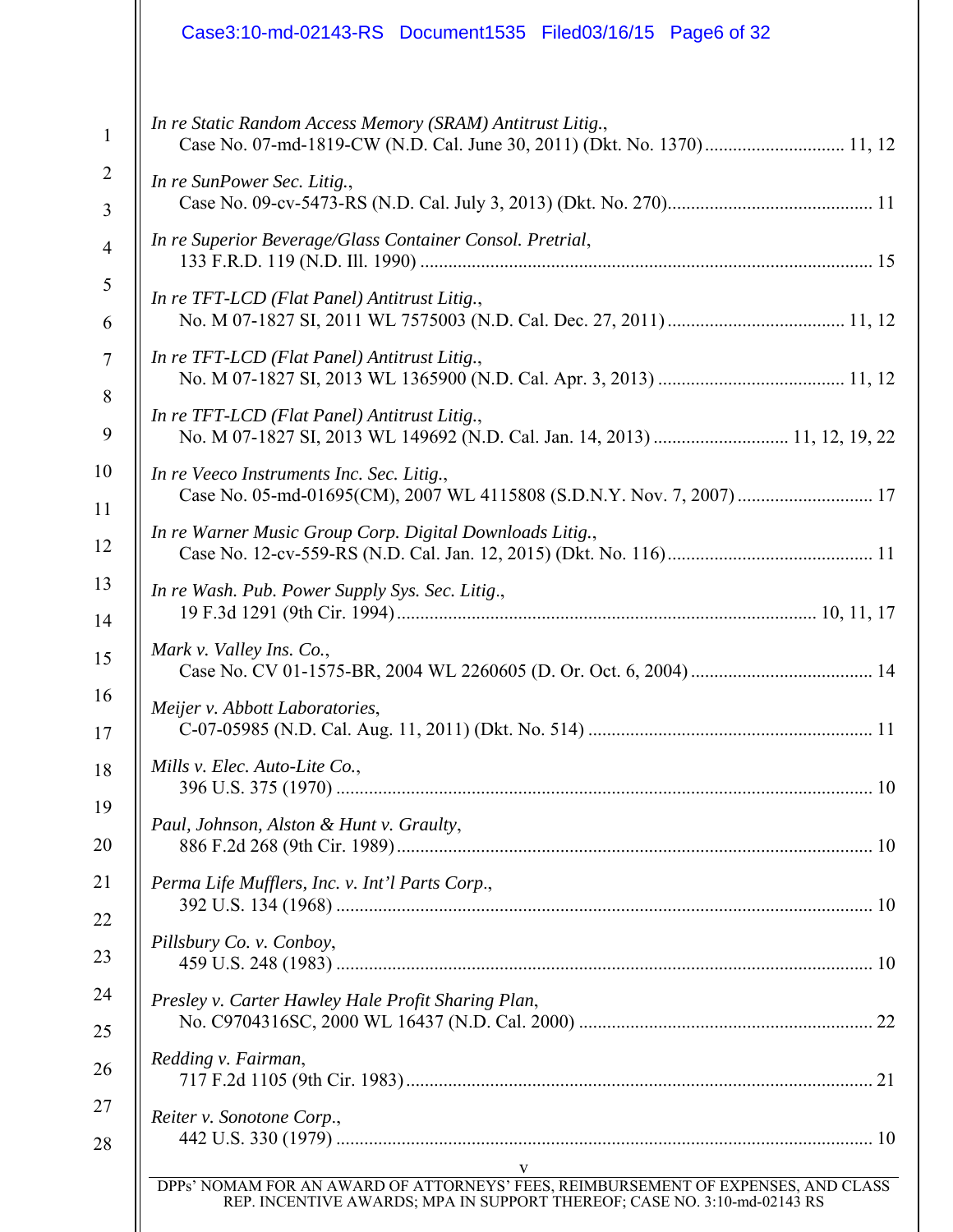|                                                                                        | Case3:10-md-02143-RS Document1535 Filed03/16/15 Page7 of 32                                                                                                                                                                                                                      |
|----------------------------------------------------------------------------------------|----------------------------------------------------------------------------------------------------------------------------------------------------------------------------------------------------------------------------------------------------------------------------------|
| $\mathbf{1}$<br>$\overline{2}$<br>3<br>$\overline{4}$<br>5<br>6<br>$\overline{7}$<br>8 | Rodriguez v. West Publ'g Corp.,<br>Six (6) Mexican Workers v. Arizona Citrus Growers,<br>Thornberry v. Delta Air Lines,<br>676 F.2d 1240 (9th Cir. 1982), remanded on other grounds, 461 U.S. 952 (1983) 21<br>Torrisi v. Tucson Elec. Power Co.,<br>Vincent v. Hughes Air West, |
| 9                                                                                      | Vizcaino v. Microsoft Corp.,<br>142 F. Supp. 2d 1299 (W.D. Wash. 2001) aff'd, 290 F.3d 1043 (9th Cir. 2002) 13, 14, 15                                                                                                                                                           |
| 10<br>11                                                                               | Vizcaino v. Microsoft Corp.,                                                                                                                                                                                                                                                     |
| 13<br>14<br>15<br>16<br>17<br>18<br>19                                                 | Robert H. Lande & Joshua P. Davis, Benefits from Private Antitrust Enforcement: An Analysis of                                                                                                                                                                                   |
| 20<br>21<br>22                                                                         |                                                                                                                                                                                                                                                                                  |
| 23<br>24<br>25                                                                         |                                                                                                                                                                                                                                                                                  |
| 26<br>27<br>28                                                                         |                                                                                                                                                                                                                                                                                  |
|                                                                                        | V <sub>i</sub><br>DPPs' NOMAM FOR AN AWARD OF ATTORNEYS' FEES, REIMBURSEMENT OF EXPENSES, AND CLASS REP. INCENTIVE AWARDS; MPA IN SUPPORT THEREOF; CASE NO. 3:10-md-02143 RS                                                                                                     |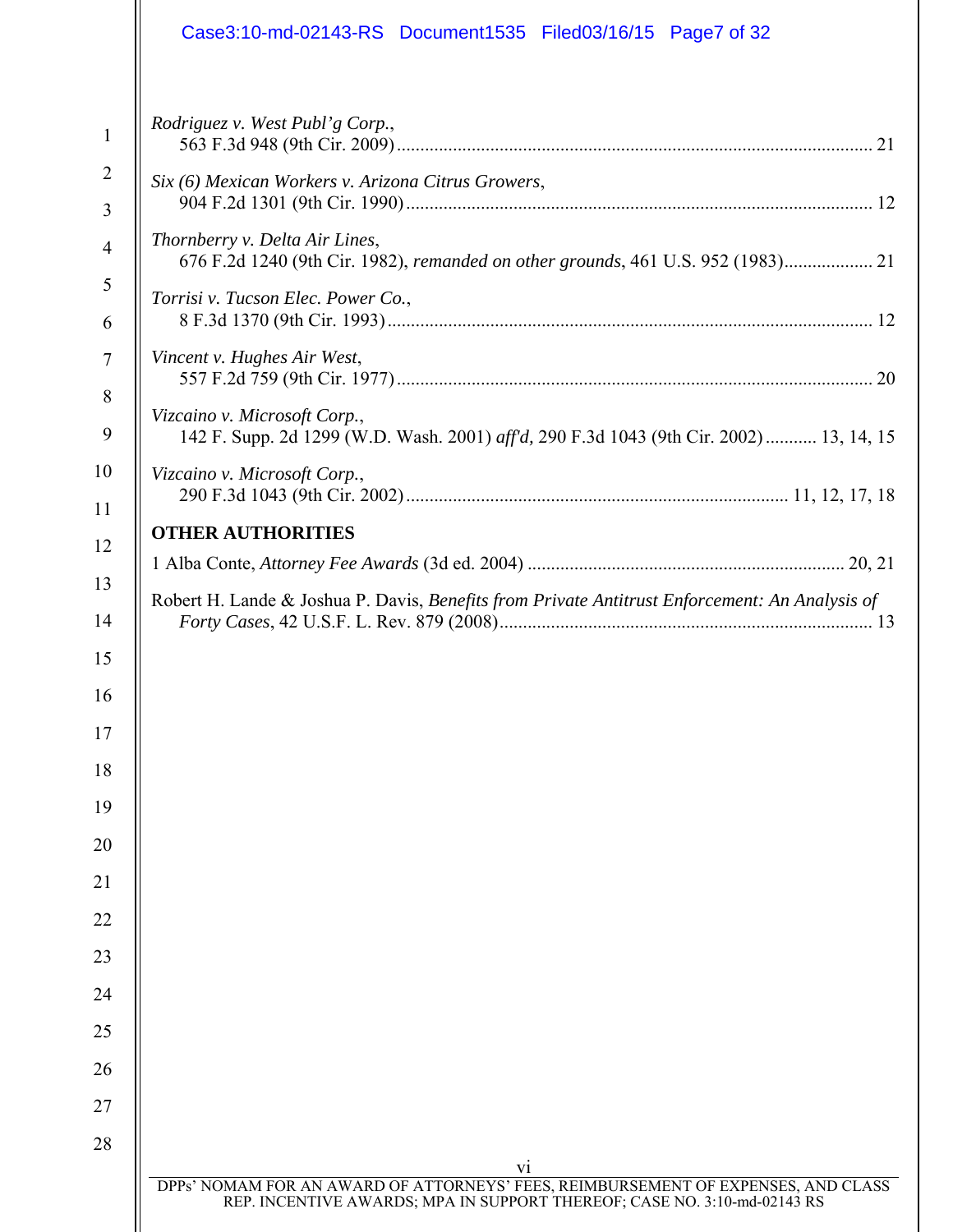#### **NOTICE OF MOTION AND MOTION**

### 2

1

3

4

5

6

7

8

9

10

11

12

13

14

15

16

17

18

19

20

21

22

23

24

25

## **TO ALL PARTIES AND THEIR COUNSEL OF RECORD:**

**PLEASE TAKE NOTICE** that at 1:30 p.m. on May 14, 2015, Direct Purchaser Plaintiffs ("DPPs") and their counsel ("Class Counsel") will, and hereby do move before the Honorable Richard Seeborg, United States District Judge, at the United States Courthouse, 450 Golden Gate Avenue, Courtroom 3, San Francisco, California, for an award of attorneys' fees in the amount of 30% of the Settlement Fund (\$11,370,000) plus interest, reimbursement of litigation expenses in the amount of \$1,687,905.17, approval of the additional \$1,593,268.18 in expenses paid with settlement funds, and payments to the Class Representatives of \$5,000 or \$10,000 for their time and effort representing the Class throughout the litigation. This motion is brought pursuant to Fed. R. Civ. P. 23(h), 54(b) and 54(d)(2).

This motion is made on the grounds that (a) such fees are fair and reasonable in light of Class Counsel's efforts in creating the Settlement Fund; (b) the requested fees comport with the Ninth Circuit case law in common fund cases; (c) the expenses for which reimbursement is sought were reasonably and necessarily incurred in connection with the prosecution of this action; and (d) a reasonable payment of \$5,000 or \$10,000 to each Class Representative for their efforts on behalf of the Class is warranted and appropriate.

This motion is based upon this Memorandum of Points and Authorities; the Declaration of Cadio Zirpoli in Support of Plaintiffs' Motion for an Award of Attorneys' Fees, Reimbursement of Expenses, and Class Representative Incentive Awards; the Declaration of R. Alexander Saveri in Support of DPP Counsel's Request for Reimbursement of Litigation Expenses From the Litigation Fund; the proposed order submitted herewith; the declarations of Class Counsel, and other records, pleadings, and papers filed in this action; and upon such argument and further pleadings as may be presented to the Court at the hearing on this motion.

DPPs' NOMAM FOR AN AWARD OF ATTORNEYS' FEES, REIMBURSEMENT OF EXPENSES, AND CLASS REP. INCENTIVE AWARDS; MPA IN SUPPORT THEREOF; CASE NO. 3:10-md-02143 RS

vii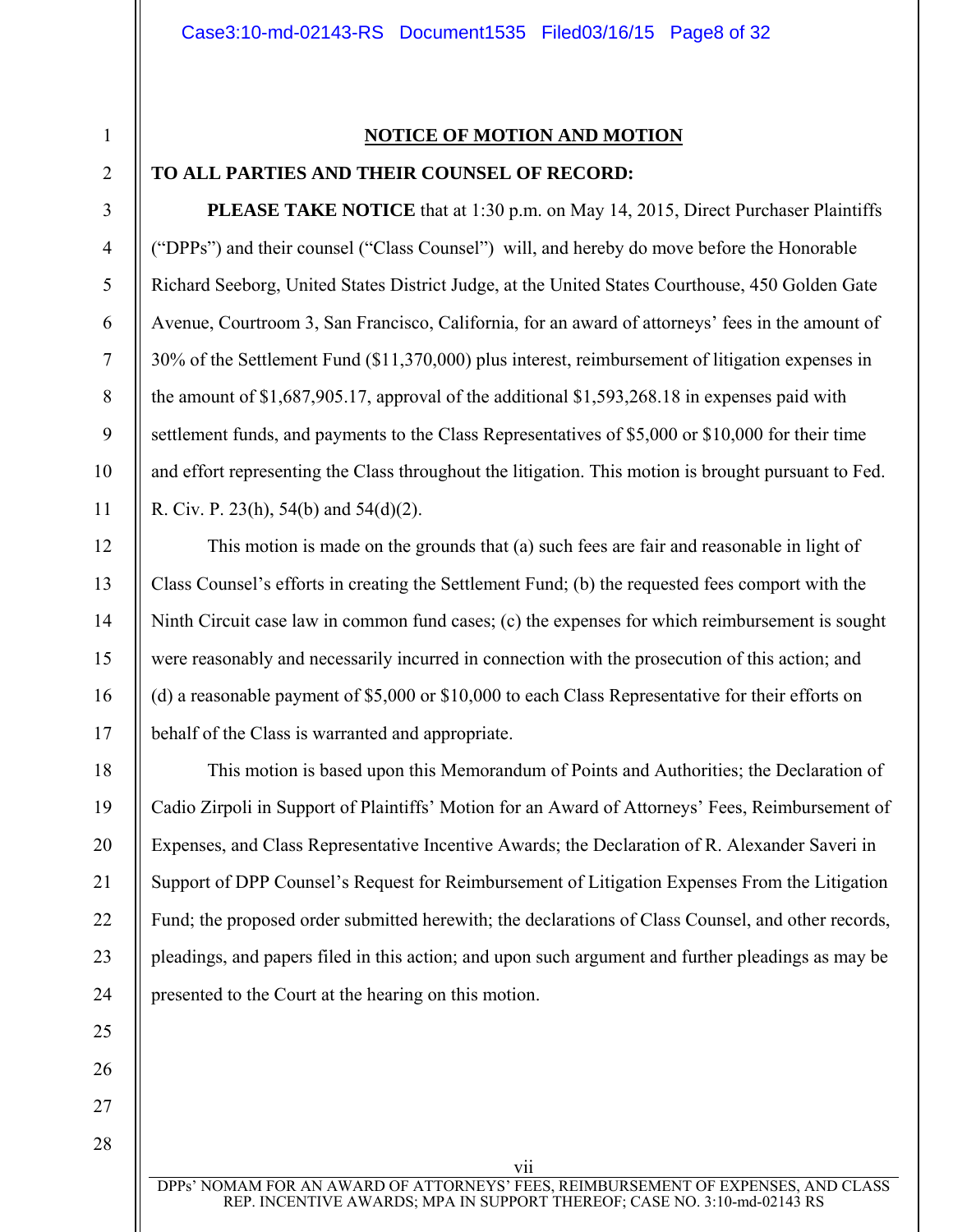#### **MEMORANDUM OF POINTS AND AUTHORITIES**

#### **I. INTRODUCTION**

1

2

3

4

5

6

7

8

9

10

11

12

13

14

15

16

17

18

19

20

21

22

23

Direct Purchaser Plaintiffs ("DPPs") and their counsel ("Class Counsel") respectfully submit this Memorandum of Points and Authorities in Support of Plaintiffs' Motion for an Award of Attorneys' Fees, Reimbursement of Expenses, and Class Representative Incentive Awards. To date, DPPs have obtained settlements with three of the thirteen defendant groups totaling over \$37.9 million (the "Settlement Fund").<sup>1</sup> Class Counsel have invested over \$24,000,000 in time and \$1,687,905.17 in out of pocket expenses since this case began over five years ago. By this motion, they seek an interim award of attorneys' fees in an amount equal to 30% of the Settlement Fund (\$11,370,000), reimbursement of their litigation expenses in the amount of \$1,687,905.17, and approval of the additional \$1,593,268.18 in expenses paid with settlement funds.

DPPs also seek incentive awards for the Class Representatives for their service in this case. DPPs seek awards of \$10,000 for the six class plaintiffs named in the Third Consolidated Amended Complaint (JLK Systems Group, Inc. and Jeff Kozik; Meijer, Inc. and Meijer Distribution, Inc.; Paul Nordine; Seneca Data Distributors, Inc.; Gregory Starrett; and Ashely Tremblay), and \$5,000 for the three class plaintiffs named only in the Second Consolidated Amended Complaint (Univision-Crimson Holding, Inc.; Warren S. Herman; and The Stereo Shop).

Class Counsel have prosecuted this case on a purely contingent basis. The settlements were achieved in the face of a tremendously hard fought defense, fueled by Defendants' near limitless resources. The settlements represent excellent recoveries for the class, and the fee class counsel seek is eminently fair in light of the mammoth investment of time and money they have made and the substantial risks such an undertaking presented. Indeed, Class Counsel seek less than half of the lodestar they have incurred to date.

24

As detailed in the accompanying declarations, the work done by Class Counsel was

25

 $\overline{a}$ 

26 27

28

<sup>1</sup>DPPs have settled with the following defendants: (1) Hitachi-LG Data Storage, Inc. and Hitachi-LG Data Storage Korea, Inc.; LG Electronics, Inc. and LG Electronics USA ("LG"); and Hitachi, Ltd. ("Hitachi") (collectively "HLDS")—\$26,000,000; (2) Panasonic Corporation and Panasonic Corporation of North America (collectively "Panasonic")—\$5,750,000; and (3) NEC Corporation ("NEC")—\$6,150,000.

1 DPPs' NOMAM FOR AN AWARD OF ATTORNEYS' FEES, REIMBURSEMENT OF EXPENSES, AND CLASS REP. INCENTIVE AWARDS; MPA IN SUPPORT THEREOF; CASE NO. 3:10-md-02143 RS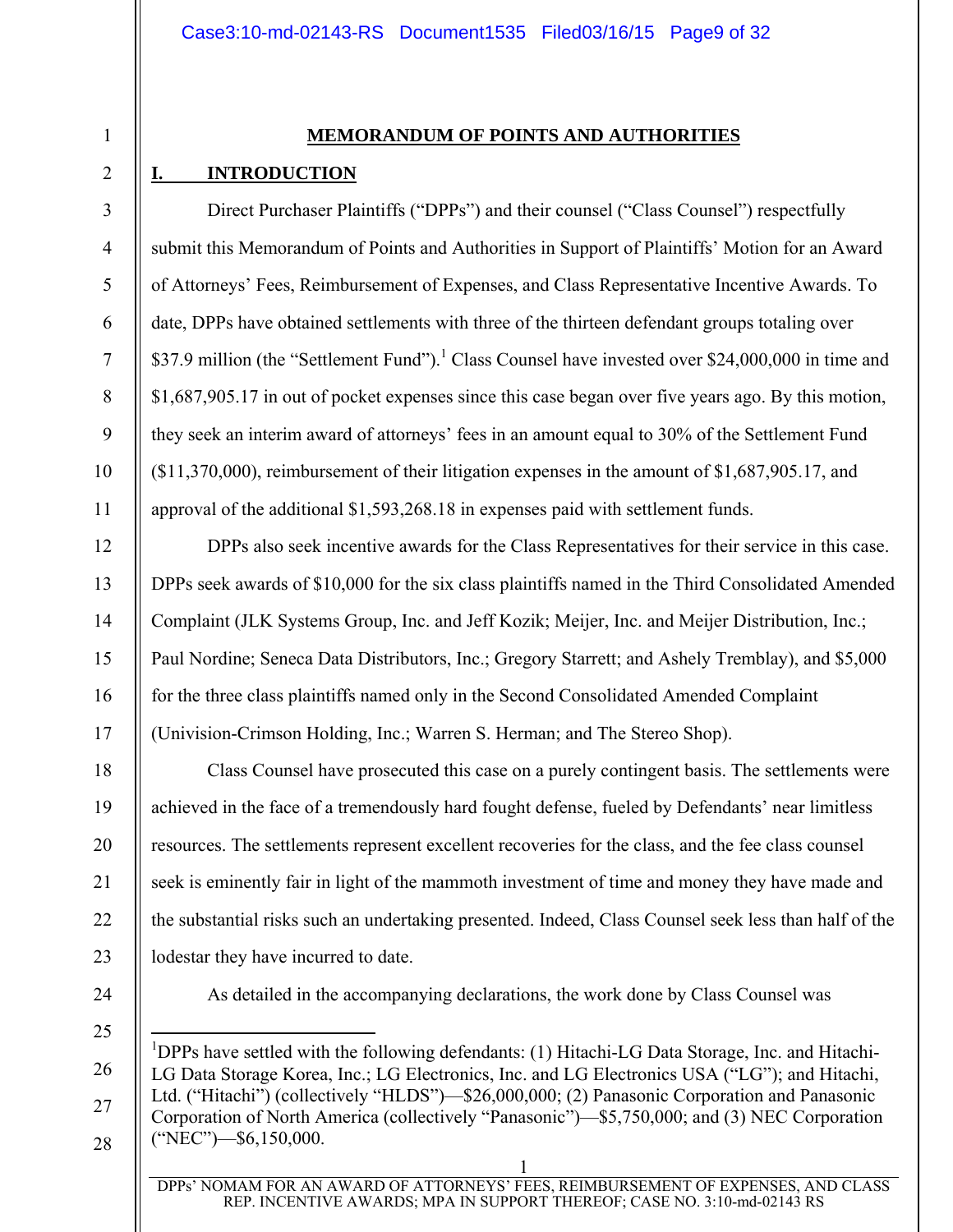| $\mathbf{1}$                     |                          | reasonable and necessary, of high quality, and efficiently performed. Among other things, Class                                                                                                                                                                         |
|----------------------------------|--------------------------|-------------------------------------------------------------------------------------------------------------------------------------------------------------------------------------------------------------------------------------------------------------------------|
| $\overline{2}$                   | Counsel have, to date:   |                                                                                                                                                                                                                                                                         |
| $\mathfrak{Z}$<br>$\overline{4}$ |                          | Conducted an initial investigation of this case to develop the theories and facts that<br>formed the basis of the allegations against Defendants. The research included a review<br>of publicly available information regarding the ODD industry and consultation with  |
| 5                                |                          | industry experts and economists prior to the filing of the complaints (see e.g.,<br>Declaration of Cadio Zirpoli in Support of Direct Purchaser Plaintiffs' Notice of                                                                                                   |
| 6                                |                          | Motion and Motion for an Award Of Attorneys' Fees, Reimbursement of Expenses, and<br>Class Representative Incentive Awards; Memorandum of Points and Authorities In                                                                                                     |
| $\tau$                           |                          | Support Thereof ("Zirpoli Decl.") ¶ 10);                                                                                                                                                                                                                                |
| 8<br>9                           | $\bullet$                | Drafted three comprehensive consolidated amended complaints detailing the<br>Defendants' violations of the antitrust laws, and defended two rounds of hard-fought<br>motions to dismiss the complaints ( <i>id.</i> $\P$ [16–21);                                       |
| 10                               |                          | Conducted exhaustive legal research regarding the class's claims and the defenses<br>thereto <i>(id.</i> $\P\P$ 16–18);                                                                                                                                                 |
| 11<br>12                         | $37-46$ ;                | Reviewed and analyzed, beginning in June 2011, millions of pages of grand jury<br>documents Defendants provided to the U.S. Department of Justice ("DOJ") (id. ¶ 28,                                                                                                    |
| 13                               | $\bullet$                | Propounded discovery that—after extensive research, negotiations with defendants, and                                                                                                                                                                                   |
| 14<br>15                         |                          | motion practice—resulted in the identification of over one hundred defendant-employee<br>custodians and the production of over sixteen million pages of documents, as well as<br>voluminous electronic transactional data (id. ¶ 28–31, 36);                            |
| 16<br>17                         | $\bullet$<br>$46 - 47$ ; | Reviewed and analyzed these additional documents (many of which were in foreign<br>languages and required translation), as well as voluminous transactional data and many<br>thousands of pages of documents and transactional data from non-parties (id. $\P$ ] 36–37, |
| 18<br>19                         |                          | Propounded several sets of interrogatories on defendants and issued Rule 30(b)(6)<br>deposition notices ( <i>id.</i> $\P$ [28, 49);                                                                                                                                     |
| 20                               |                          | Cooperated with the Indirect Purchaser Plaintiffs ("IPPs") to take the depositions of<br>nine employees of Defendants (id. $\P$ 50, 52, 67);                                                                                                                            |
| 21                               |                          | Contended with near-constant discovery disputes and motions to compel ( <i>id.</i> $\P$ ] 32–35);                                                                                                                                                                       |
| 22<br>23                         | $\bullet$                | Responded to Defendants' discovery requests of class representatives and prepared and<br>defended the depositions of the class representatives $(id. \P 22-26)$ ;                                                                                                       |
| 24                               |                          | Prepared a motion for class certification and supporting materials, including over two<br>hundred exhibits and the expert report of Dr. Gary L. French (and a Rule 23(f) Petition                                                                                       |
| 25                               |                          | for Permission to Appeal) (id. $\P$ [22–26);                                                                                                                                                                                                                            |
| 26                               | $\bullet$                | Consulted extensively with experts on issues pertaining to liability, class certification,<br>and damages throughout the course of the Action and deposed the Defendants' expert<br>Dr. Janusz Ordover (id. ¶ 10, 16-19, 22-24, 47, 50);                                |
| 27                               |                          | Engaged in settlement negotiations with Defendants (id. $\P$ 56–59); and                                                                                                                                                                                                |
| 28                               |                          | 2                                                                                                                                                                                                                                                                       |

DPPs' NOMAM FOR AN AWARD OF ATTORNEYS' FEES, REIMBURSEMENT OF EXPENSES, AND CLASS REP. INCENTIVE AWARDS; MPA IN SUPPORT THEREOF; CASE NO. 3:10-md-02143 RS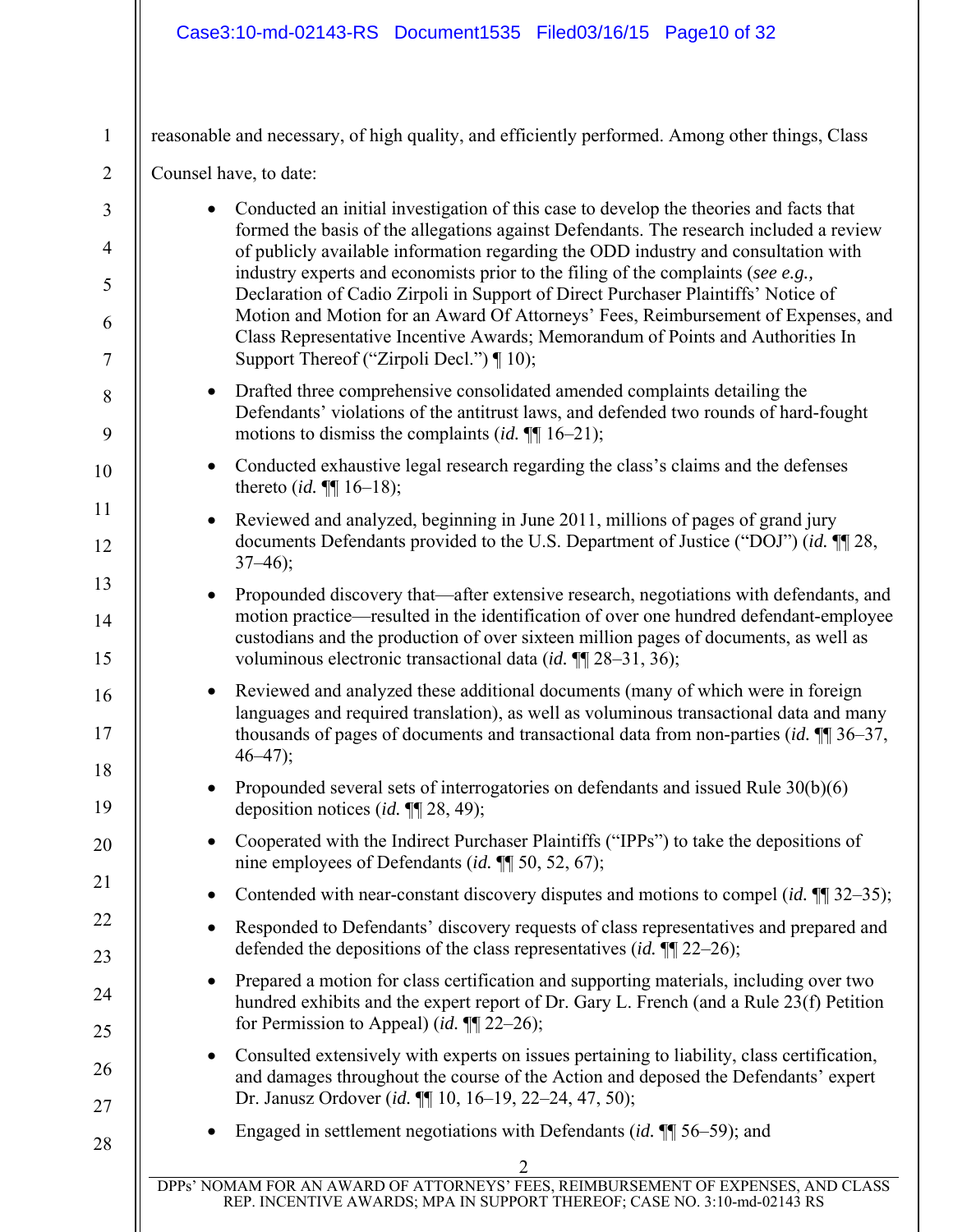| $\mathbf{1}$        | Documented the settlements with HLDS; Panasonic; and NEC, briefed motions for<br>preliminary and final approval as to each settlement, and worked with the settlement<br>administrator to provide notice to the class of each settlement $(id, \P 59)$ . |  |
|---------------------|----------------------------------------------------------------------------------------------------------------------------------------------------------------------------------------------------------------------------------------------------------|--|
| $\overline{2}$      |                                                                                                                                                                                                                                                          |  |
| 3                   | DPPs have faced substantial risks in this case, including, among others:                                                                                                                                                                                 |  |
| $\overline{4}$<br>5 | The risk of litigating against some of the largest and most sophisticated law firms in the<br>world with seemingly limitless resources;                                                                                                                  |  |
|                     | The risk that the consolidated complaints would not withstand the individual and joint<br>$\bullet$<br>motions to dismiss, which claimed, <i>inter alia</i> , that the alleged conspiracy was not                                                        |  |
| 6<br>$\tau$         | plausible under Twombly and Iqbal; that the conspiracy was confined to a handful of<br>individual bilateral agreements; that certain DPPs lacked standing to sue for federal                                                                             |  |
| 8                   | antitrust violations; and that the claims were time barred;                                                                                                                                                                                              |  |
| 9                   | The risk that Defendants would use the HLDS guilty pleas to try to limit the scope and<br>$\bullet$<br>effect of the conspiratorial conduct to the three OEMs (Dell, HP, and Microsoft) that<br>were the subject of the guilty pleas;                    |  |
| 10                  | The risk that each defendant, including those that pled guilty to criminal charges, would<br>$\bullet$                                                                                                                                                   |  |
| 11<br>12            | successfully argue that any antitrust violation engaged in by their company's<br>representatives had no antitrust impact and caused no damages to class members;                                                                                         |  |
| 13                  | The risk of not achieving class certification;                                                                                                                                                                                                           |  |
| 14                  | The risk of trying a case in which many of Defendants' key employees would invoke<br>$\bullet$<br>their Fifth Amendment privilege against self-incrimination, depriving DPPs of                                                                          |  |
| 15<br>16            | important information and making authentication of critical documents difficult;<br>The changing landscape of the law with respect to civil antitrust actions and class<br>actions.                                                                      |  |
| 17                  | In this context, DPPs' request for an interim fee award of 30% of the settlements obtained                                                                                                                                                               |  |
| 18                  | to date is fair and reasonable. While the benchmark for attorneys' fees in the Ninth Circuit is 25%,                                                                                                                                                     |  |
| 19                  | in practice, awards are generally closer to 30%. Many courts have awarded 30%, or higher, where,                                                                                                                                                         |  |
| 20                  | as here, the litigation posed substantial risks and/or the multiplier is low.                                                                                                                                                                            |  |
| 21                  | Importantly, DPPs' fee request appears to have the near unanimous support of the class.                                                                                                                                                                  |  |
| 22                  | Each of the three notices of settlement sent to class members disclosed that class counsel might                                                                                                                                                         |  |
| 23                  | seek as much as one-third of the settlement fund as a fee. While more than 700,000 notices were                                                                                                                                                          |  |
| 24                  | sent in connection with the HLDS settlement, only four objections were received. Zirpoli Decl.                                                                                                                                                           |  |
| 25                  | 84. This is especially significant where, as here, the class contains many large and sophisticated                                                                                                                                                       |  |
| 26                  | companies.                                                                                                                                                                                                                                               |  |
| 27                  | Class Counsel should also be reimbursed for the expenses they have advanced on behalf of                                                                                                                                                                 |  |
| 28                  | the class. All were reasonable and necessary. It is also appropriate that the nine Class<br>3                                                                                                                                                            |  |
|                     | DPPs' NOMAM FOR AN AWARD OF ATTORNEYS' FEES, REIMBURSEMENT OF EXPENSES, AND CLASS                                                                                                                                                                        |  |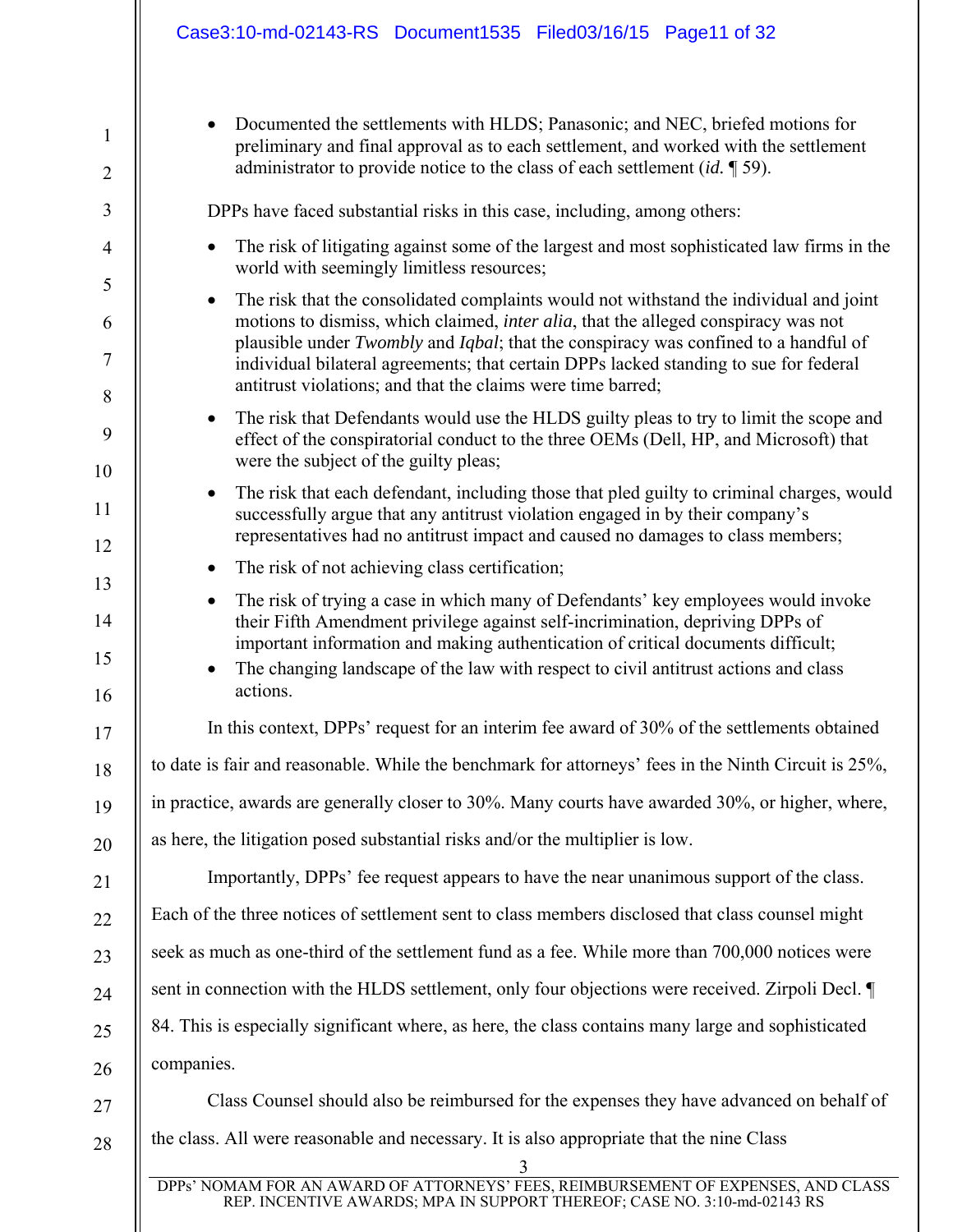Representatives receive modest awards for their time and service to the Class.

## **II. FACTUAL BACKGROUND AND PROCEDURAL HISTORY**

## **A. Litigation History**

## **1. Pre-Complaint Investigation, Service of Process, and the JPML**

The first Direct Purchaser Class Action Complaint was filed on October 27, 2009 in the Northern District of California and assigned to the Honorable Vaughn R. Walker. Thereafter, eleven additional direct purchaser class action cases were filed; ten in the Northern District of California and one in the Central District of California. For many of the named foreign defendants, DPPs were required to effectuate service of process through the Hague Convention. This was a lengthy, time consuming, and in certain instances, expensive endeavor requiring the appointment of a special international process server. Zirpoli Decl. ¶¶ 11–12.

DPPs participated in the proceedings before the Judicial Panel on Multidistrict Litigation ("JPML") pursuant to which these actions were coordinated and transferred to this Court. *See ODD*, 701 F. Supp. 2d 1382. Zirpoli Decl. ¶ 13.

15

16

17

18

19

20

21

22

23

24

25

26

27

1

2

3

4

5

6

7

8

9

10

11

12

13

14

## **2. Appointment of Leadership**

The firms representing DPPs agreed upon on a leadership structure. On April 29, 2010, DPPs submitted to the Court a proposed leadership structure that was unanimously supported by all DPPs and unopposed by the Defendants. (Dkt. No. 5). On May 7, 2010, as set forth in CMO No. 1, the Court endorsed DPPs' leadership proposal, and appointed an Executive Committee of DPPs' counsel, comprised of the following seven firms: Berman DeValerio; Cotchett Pitre & McCarthy, LLP; Hausfeld LLP; Kaplan Fox & Kilsheimer LLP; Lieff Cabraser Heimann & Bernstein, LLP; Pearson, Simon, & Warshaw, LLP; and Saveri & Saveri, Inc. Guido Saveri of Saveri & Saveri, Inc. was appointed Chairman of the Executive Committee and given the responsibility to oversee the litigation, including any subsequent related or tag-along cases, on behalf of the DPPs. Zirpoli Decl. ¶¶ 3–14. As set forth in CMO No. 1, the Chairman was tasked with making sure the DPP action was prosecuted in an effective and efficient manner, including, among other things, the periodic collection of time and expenses from Class Counsel, and coordinating the work of Class Counsel.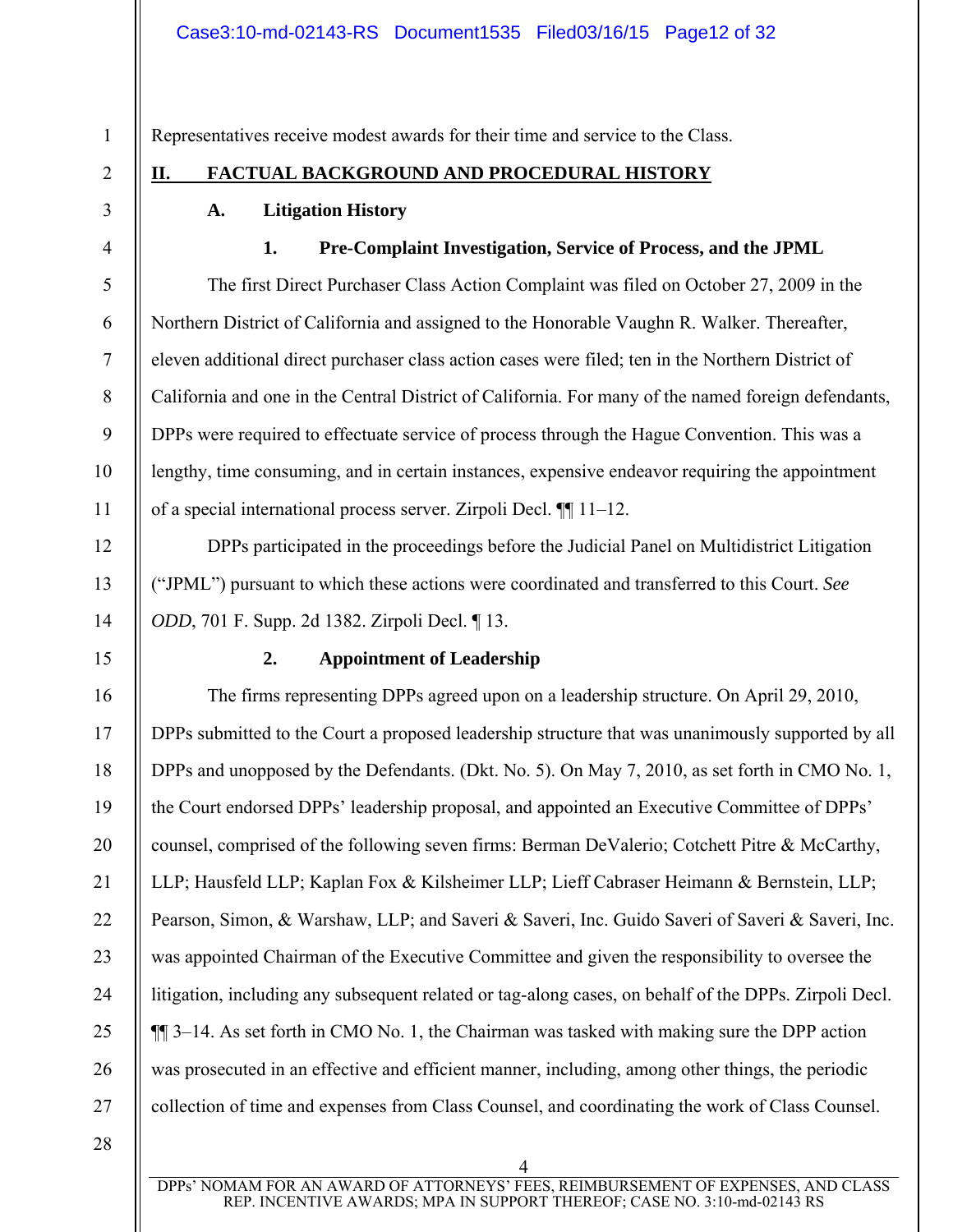1

2

3

4

5

6

7

8

9

10

11

12

13

14

15

#### **3. The Consolidated Complaints and Motions to Dismiss**

On August 26, 2010, DPPs filed their Consolidated Direct Purchaser Class Action Complaint ("CAC"). Every Defendant except the leniency applicant moved—individually and/or as part of a joint motion—to dismiss the CAC. Following briefing and a hearing on the joint and individual motions to dismiss, on August 3, 2011, the Court dismissed the CAC with leave to amend. Zirpoli Decl. ¶ 17.

Following the dismissal of the CAC, DPPs drafted a more detailed Second Consolidated Direct Purchaser Class Action Complaint ("SCAC") that utilized information and documentary evidence provided by the amnesty applicant, along with industry-wide historical pricing and sales data from third parties. The SCAC was filed on September 23, 2011. In October 2011, the parties embarked on a second round of joint and individual motions to dismiss the SCAC (Dkt. Nos. 434, 436, 441, 446, 449, 458, 460, and 463). All Defendants except for the Philips/Lite-On/PLDS group (amnesty applicant) joined the joint motion to dismiss, most also filed individual motions.The Court denied all of the motions. (Dkt. No. 531). Defendants filed their answers between June 4 and August 17, 2012. Zirpoli Decl. ¶ 18.

5 16 17 18 19 20 21 22 23 24 25 26 27 28 As the case progressed, discovery uncovered new facts. In March of 2013, DPPs sought leave of Court and were permitted to file a Third Consolidated Direct Purchaser Class Action Complaint ("TCAC"). (Dkt. No. 782). DPPs made five changes from the SCAC to the TCAC. *First*, the TCAC modified the proposed class definition to eliminate references to "ODD Devices" and to clarify that the class is comprised of those who bought stand-alone external or internal ODDs, or ODDs incorporated only into desktop or laptop computers sold by Defendants, their affiliates, or their subsidiaries. *Second*, the TCAC dropped Sony Computer Entertainment America, Inc., as a named defendant, because that entity sold only game consoles which were no longer products within the definition of the litigation class. *Third*, the TCAC eliminated references to and allegations regarding ODD Devices. *Fourth*, three named plaintiffs that purchased ODD Devices— Warren Herman, The Stereo Shop, and the related companies Central New York Univision Video Systems, Inc., Crimson Tech, Inc., and Univision Crimson Holding, Inc. were withdrawn as proposed class representatives. *Finally*, the TCAC added four new named plaintiffs: the related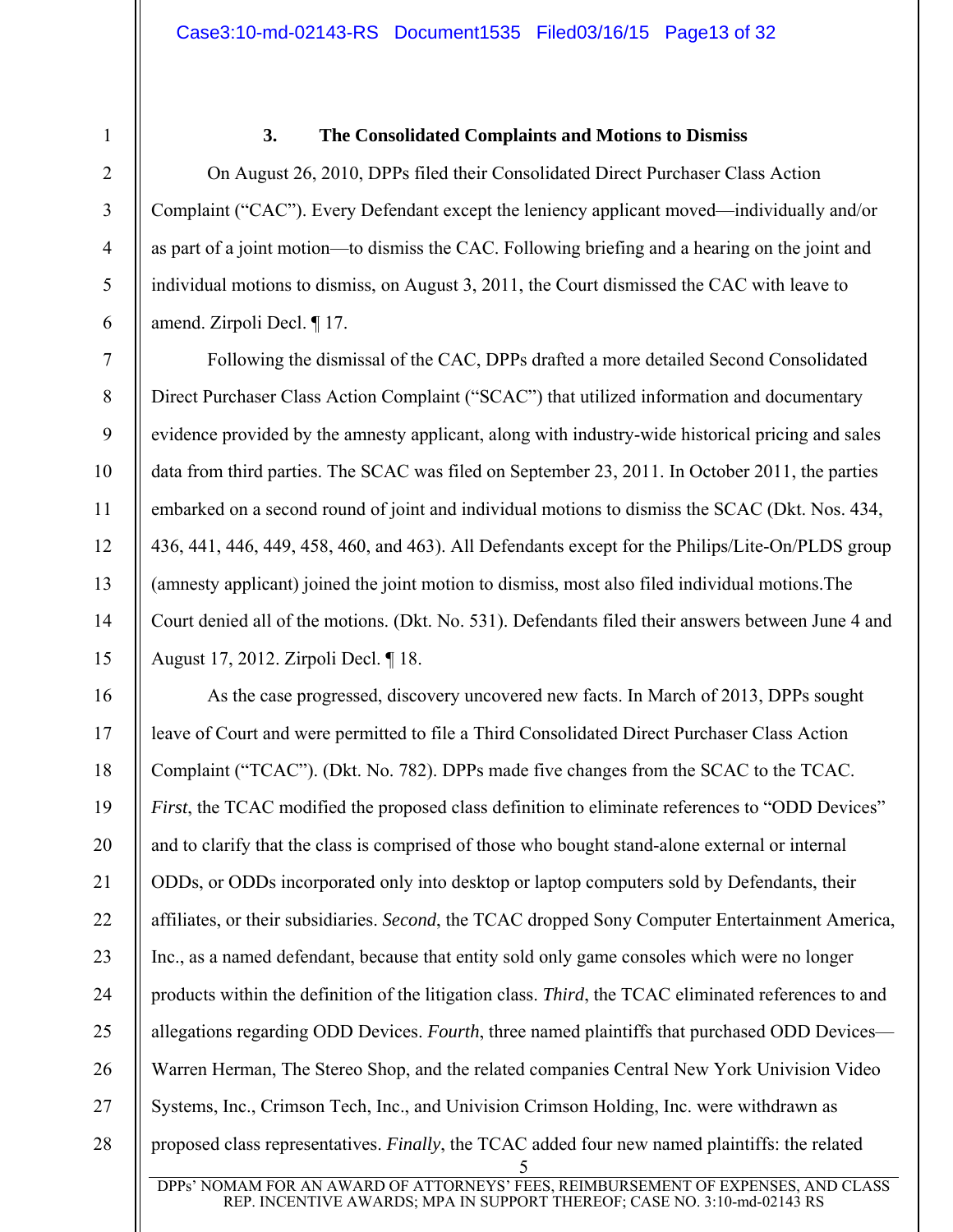companies Meijer, Inc. and Meijer Distribution, Inc., Ashley Tremblay, Gregory Starrett, and Paul Nordine. Zirpoli Decl. ¶ 19.

The parties negotiated a stipulation and proposed order which deemed Defendants' previously filed Answers to the DPPs' SCAC as sufficient for purposes of responding to the DPPs' TCAC, which the Court approved on April 26, 2013 (Dkt. No. 851). Zirpoli Decl. ¶ 20.

During the course of this litigation, DPPs developed evidence with respect to the conspiratorial conduct of the Pioneer entities, and on August 18, 2014, filed a complaint against the Pioneer entities (*JLK Systems Group, Inc., et al. v. Pioneer Corp.., et al.*, Case No. 14-cv-03748- LB). This action was related to the *In re Optical Disk Drive Action* on August 28, 2014. The Pioneer Defendants answered DPPs' complaint on March 2, 2015. (Dkt. No. 1533). Zirpoli Decl. ¶ 21.

1

2

3

4

5

6

7

8

9

10

11

12

13

14

15

16

17

18

19

20

21

22

23

24

25

## **4. The Discovery Process**

From the inception of this litigation, DPPs—in coordination with the IPPs—have had to fight for nearly every stitch of discovery that has been produced. At the first case management conference, the DOJ informed the Court that they intended to intervene for the purpose of staying discovery in the civil actions. On May 20, 2010, the DOJ filed a motion for a limited stay of discovery (Dkt. No. 67) and DPPs filed an opposition (Dkt. No. 90). On June 24, 2010 the Court heard argument from the parties on the DOJ's motion to stay discovery, and denied the DOJ's motion (Dkt. No. 119). Zirpoli Decl. ¶ 27.

On September 1, 2010, DPPs served their first set of requests for production of documents and interrogatories on all Defendants. After multiple rounds of objections and meet and confers, on May 11, 2011, DPPs and IPPs filed a joint motion to compel documents produced to the DOJ in connection with its criminal investigation. (Dkt. No. 370) On April 7, 2011, Judge Spero granted the motion, and ordered the production of the DOJ material. (Dkt. No. 379). In June 2011, Defendants produced the documents previously produced to the DOJ. The DOJ production consisted of millions of pages of documents, much of it in foreign languages. Zirpoli Decl. ¶ 28.

6 26 27 28 Following the denial of the motions to dismiss the SCAC, DPPs and IPPs engaged in months of meet and confers negotiating a discovery plan that included, *inter alia,* custodians, search terms, a deposition protocol, and matters relating to transactional and other electronic data. Ultimately the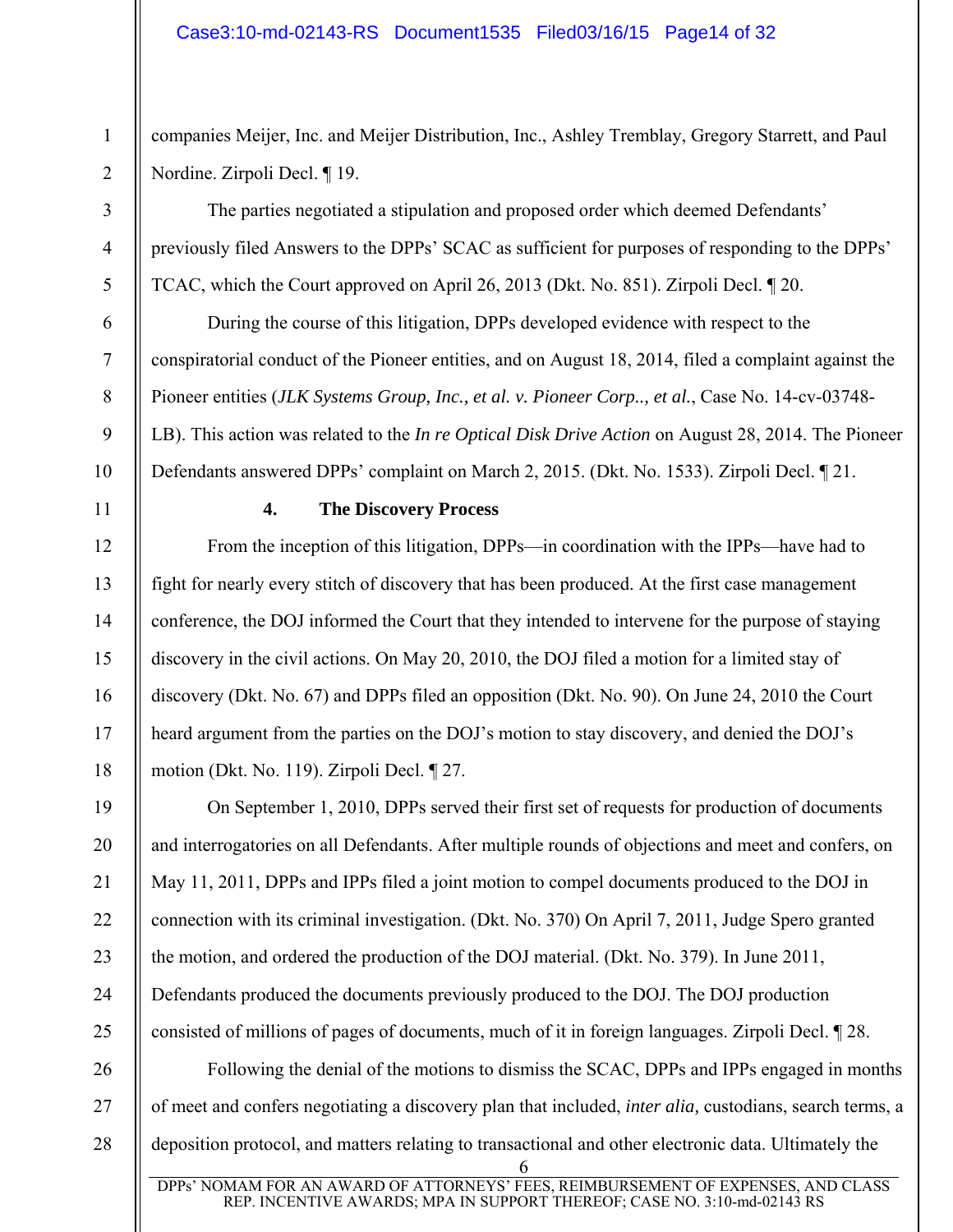#### Case3:10-md-02143-RS Document1535 Filed03/16/15 Page15 of 32

1

2

3

4

5

6

7

8

9

10

11

12

13

14

15

16

17

18

19

20

21

22

23

24

25

26

27

28

parties could not agree on a number of items. The parties briefed the following issues for resolution by Judge Spero: (1) the ESI protocol, (2) custodians, (3) search terms, (4) deposition protocols, (5) production of certain transactional data, (6) categories of documents pertaining to class certification, and (7) and supplemental interrogatory responses. Zirpoli Decl. ¶ 29.

Eventually Defendants agreed to search and produce over one hundred employee files totaling more than sixteen million pages of documents. The documentary evidence was thoroughly analyzed, coded, and organized by DPPs in an electronic review platform which DPPs used to analyze and identify the important evidence in the case. DPPs used this database for many tasks, including drafting the consolidated complaints, drafting briefs, preparing for depositions, informing settlement negotiations, and drafting the motion for class certification and supporting expert reports. The online database allowed DPPs to run targeted searches in both English and foreign languages and prioritize documents by custodian and topic. *Id.* ¶ 36. The foreign language documents were analyzed by lawyers and paralegals fluent in the respective foreign languages, who then had to determine which documents were sufficiently relevant to the litigation to require English translations and in certain cases, certified translations. *Id.* ¶ 46. Additionally, DPPs—in coordination with IPPs—obtained and reviewed thousands of pages of non-party discovery and transactional data. Zirpoli Decl. ¶ 47.

DPPs spent significant time responding to defendants' discovery requests. Class Counsel assisted the named plaintiffs in the search and production of relevant documents and responding to interrogatories. In particular, DPPs spent a significant amount of time and resources responding to contention interrogatories. DPPs also spent significant time preparing for and defending each of the named plaintiff depositions. Zirpoli Decl. ¶ 48.

DPPs also participated in the depositions of five sets of Defendants' employees and former employees between April 2013 and November 2013. Of the nine Defendant witnesses deposed, four of the depositions spanned multiple days and required the assistance of a translator, and the remaining five deponents asserted their Fifth Amendment right against self-incrimination. *Id.* ¶¶ 50, 52.

On July 11, 2014, DPPs and IPPs issued a subpoena to the DOJ Antitrust Division seeking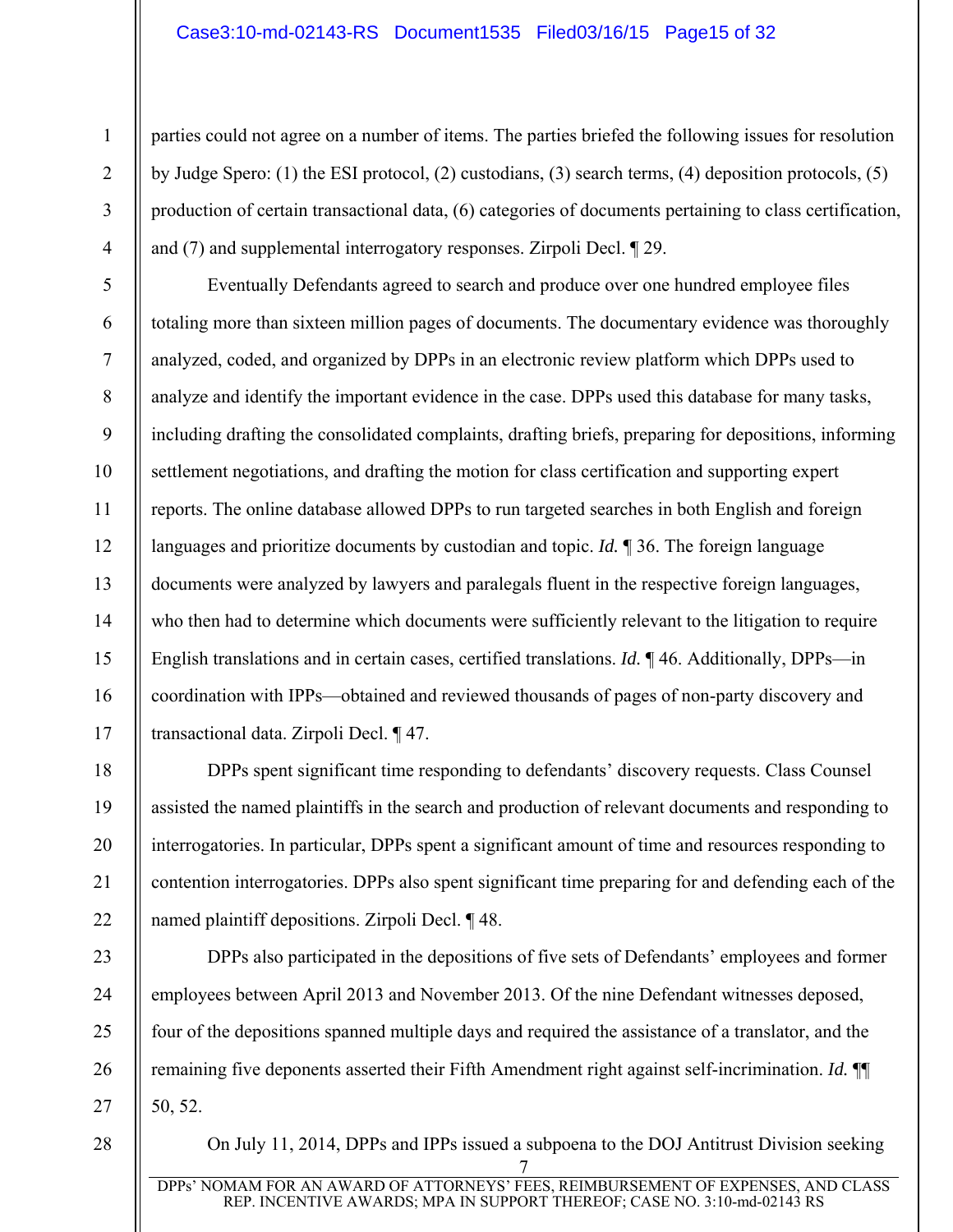production of FBI recordings, and verbatim transcriptions thereof, among and between Defendants in this litigation. After extensive meeting and conferring with the DOJ, DPPs and IPPs reached an agreement and negotiated a draft stipulated proposed protective order regarding production of the tapes. On September 3, 2014, DPPs and IPPs filed the stipulated proposed protective order. Defendant TSST-Korea and interested party "John Doe 1" objected to production of the tapes. After extensive motion practice, their objections were overruled by this Court. On December 22, 2014, John Doe 1 filed a notice of appeal and an emergency motion for an injunction pending appeal. Zirpoli Decl. ¶ 55.

9

1

2

3

4

5

6

7

8

#### **5. Motion for Class Certification and Rule 23(f) Petition**

10 11 12 13 14 15 16 17 18 19 20 On May 29, 2013, DPPs filed their motion for class certification (Dkt. No. 878) with an accompanying Expert Report of Gary L. French Ph.D. Regarding Class Certification. DPPs' moving papers, accompanying declarations, proposed order, and sealing motion comprised in excess of 3,000 pages. DPPs' motion included 205 exhibits, most of which were identified through extensive searches of DPPs' electronic database of Defendants' documents—many of which required certified translations. Defendants filed their opposition to class certification and motion to strike report of DPPs' Expert Dr. Gary French on October 21, 2013, which also comprised hundreds of pages and exhibits. (Dkt. Nos. 1027, 1028, 1030, 1031, 1037, 1038, 1039, 1041). On February 18, 2014, DPPs filed their reply brief in support of class certification (Dkt. No. 1127) with an accompanying Expert Reply Report (Dkt. No. 1128), and Opposition to Motion to Strike (Dkt. No. 1130). Zirpoli Decl. ¶ 22.

25 On May 16, 2014, the Court held a hearing on the motions for class certification and motions to strike, at which DPPs presented extensive oral argument. On October 3, 2014, the Court denied DPPs' and IPPs' motions for class certification. (Dkt. No. 1444). On October 24, 2014, DPPs and IPPs separately petitioned for permission to appeal the Court's Order pursuant to Rule 23(f) of the Federal Rules of Civil Procedure. On January 14, 2015, the United States Court of Appeals for the Ninth Circuit denied both DPPs' and IPPs' petitions for permission to appeal the Court's order denying class certification. Zirpoli Decl. ¶¶ 25–26.

28

21

22

23

24

26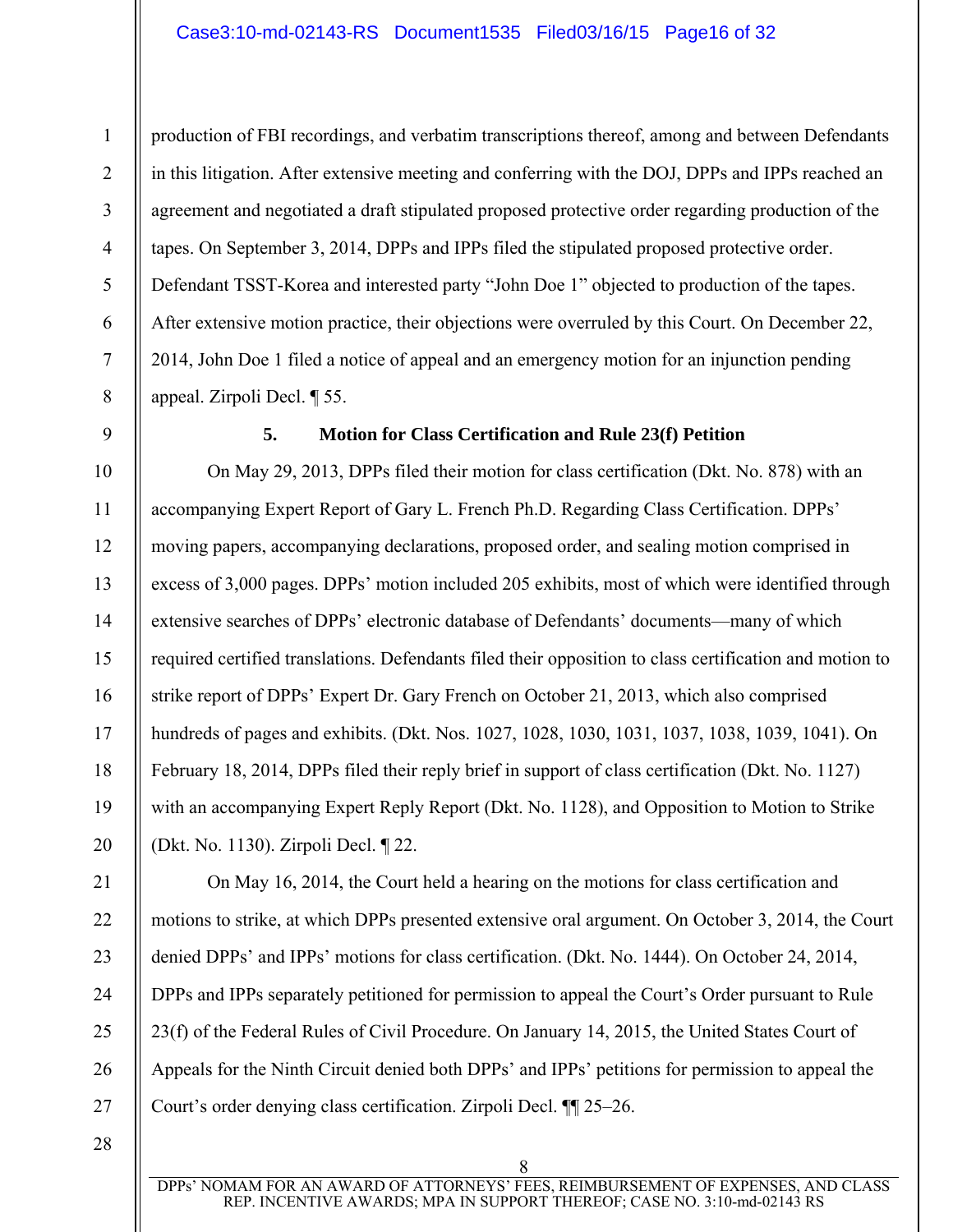#### **B. Settlement History**

In late 2012, DPPs and the HLDS defendants began to discuss the possibility of settlement. On November 13, 2012, after several months of negotiations, the parties entered into a settlement agreement pursuant to which HLDS agreed to pay \$26,000,000. This amount represented approximately 3.42% of HLDS' sales of ODDs (after accounting for opt-outs). The Court finally approved the HLDS settlement on September 23, 2013. Zirpoli Decl. ¶ 56.

During the course of several months in early 2013, DPPs and Panasonic negotiated the terms of a settlement releasing the claims in the TCAC. On August 21, 2013, DPPs settled with Panasonic for \$5,750,000. The \$5,750,000 settlement amount represents approximately 3.833% of Panasonic's sales of ODDs after opt-outs. The Court finally approved the Panasonic settlement on May 15, 2014. Zirpoli Decl. ¶ 58.

Beginning in the spring of 2013, DPPs began negotiating the terms of a settlement with counsel for NEC. On February 24, 2014, DPPs settled with NEC for the claims in the TCAC for \$6,150,000, approximately 3.1% of NEC's ODD sales (after accounting for opt-outs).<sup>2</sup> The Court finally approved the NEC settlement on August 14,  $2014.<sup>3</sup>$  Zirpoli Decl.  $\P$  59.

## **III. ARGUMENT**

DPPs' requests (1) for an award of attorneys' fees in the amount of 30% of the Settlement Fund; (2) for approval of the expenses; (3) for reimbursement of expenses Class Counsel have advanced on behalf of the class; and (4) for incentive awards for the class representatives are reasonable and appropriate under Ninth Circuit law and should be approved.

21

1

2

3

4

5

6

7

8

9

10

11

12

13

14

15

16

17

18

19

20

22

## **A. The Common Fund Doctrine and the Percentage-of-the-Recovery Approach**

## **1. The Ninth Circuit Recognizes the Common Fund Doctrine**

 $\overline{Q}$ 23 24 25 26 27 28 Counsel who represent a class and produce a benefit for class members are entitled to compensation. As the Supreme Court has explained, "this Court has recognized consistently that a  $\overline{a}$  $2^2$  For each of these percentage-of-sales calculations, only the value of the ODD in a finished product is included—i.e., the value of the other components of a laptop computer, for example, is not counted.  $3$  For a more detailed case history, DPPs respectfully refer the Court to the accompanying Zirpoli Declaration.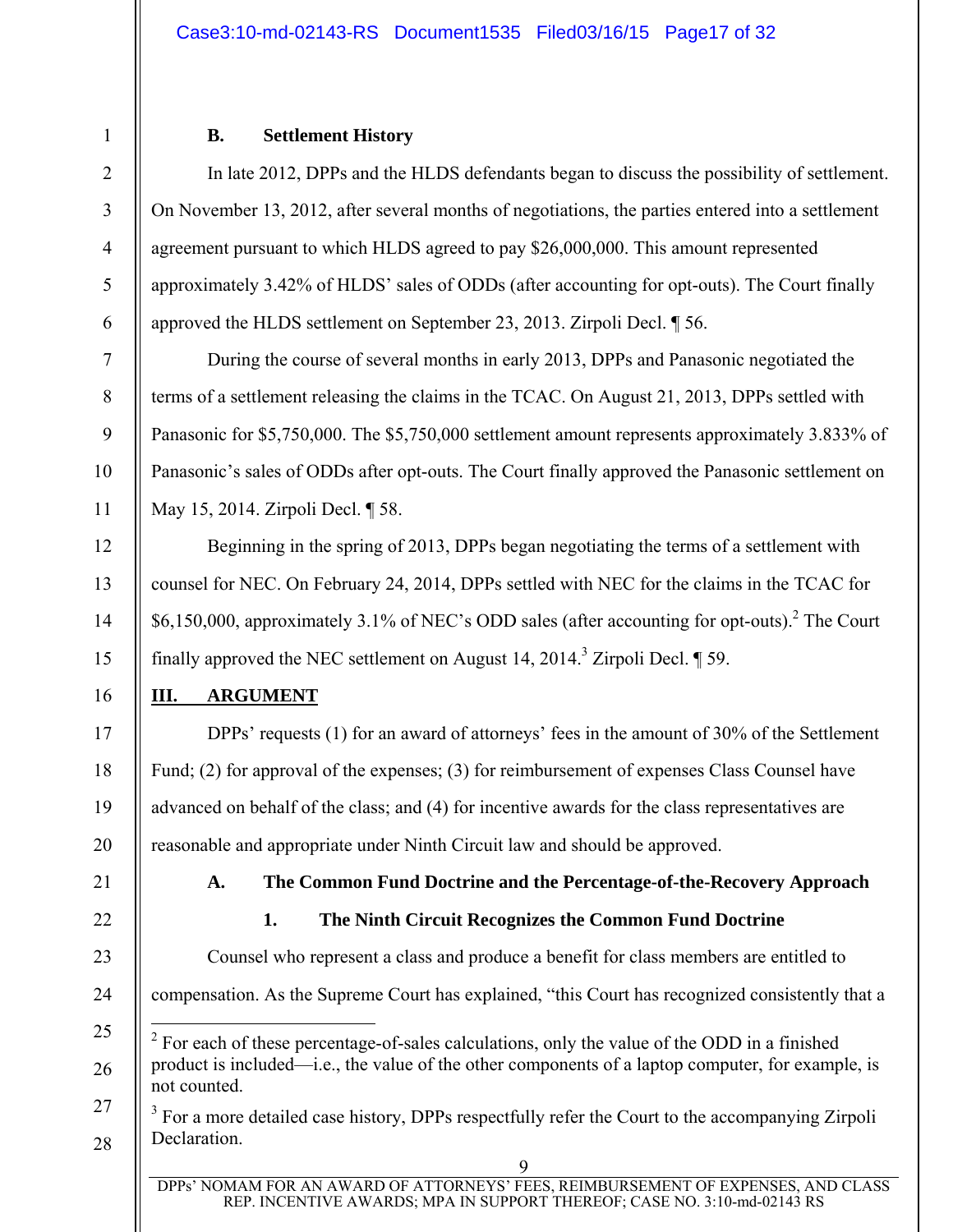#### Case3:10-md-02143-RS Document1535 Filed03/16/15 Page18 of 32

1 2 3 4 5 6 7 8 9 10 11 litigant or a lawyer who recovers a common fund for the benefit of persons other than himself or his client is entitled to a reasonable attorney's fee from the fund as a whole." *Boeing Co. v. Van Gemert*, 444 U.S. 472, 478 (1980). *See also Mills v. Elec. Auto-Lite Co.*, 396 U.S. 375, 392–93 (1970); *Central R.R. & Banking Co. v. Pettus,* 113 U.S. 116, 123 (1885). The Supreme Court has also recognized that under the "common fund doctrine" a reasonable fee may be based "on a percentage of the fund bestowed on the class." *Blum v. Stenson*, 465 U.S. 886, 900 n.16 (1984). The purpose of this doctrine is that "those who benefit from the creation of the fund should share the wealth with the lawyers whose skill and effort helped create it." *In re Wash. Pub. Power Supply Sys. Sec. Litig*., 19 F.3d 1291, 1300 (9th Cir. 1994) ("*WPPSS*"); *see also Paul, Johnson, Alston & Hunt v. Graulty*, 886 F.2d 268, 271 (9th Cir. 1989) ("*Paul, Johnson*") (well-settled that lawyer who helps create common fund should be allowed to share in the award).

The Supreme Court has repeatedly recognized that private antitrust litigation is essential to the effective enforcement of the antitrust laws. *See, e.g., Pillsbury Co. v. Conboy*, 459 U.S. 248, 262–63 (1983); *Reiter v. Sonotone Corp*., 442 U.S. 330, 331 (1979); *Hawaii v. Standard Oil Co.*, 405 U.S. 251, 266 (1972); *Perma Life Mufflers, Inc. v. Int'l Parts Corp*., 392 U.S. 134, 139 (1968). Substantial fee awards in successful cases encourage meritorious class actions, and thereby promote private enforcement of—and compliance with—the antitrust laws. As noted by the Second Circuit in *Alpine Pharmacy, Inc. v. Charles Pfizer & Co., Inc.*, 481 F.2d 1045, 1050 (2d Cir.), *cert. denied*, 414 U.S. 1092 (1973), "[i]n the absence of adequate attorneys' fee awards, many antitrust actions would not be commenced . . . ."

Here, Class Counsel's efforts have created a common fund of \$37.9 million for the benefit of the class. Under either a "percentage-of-the-fund" or "lodestar" method, Class Counsel's requested fee is warranted in light of the value of the extensive work performed, the difficulty and risk of the case, and the results achieved, among other things.

> **2. Percentage-of-the-Recovery Approach Is the Predominant Method for Determining Attorneys' Fees Under Ninth Circuit Law**

The amount of the award of reasonable attorneys' fees and expenses is within the sound discretion of the district court. *Hanlon v. Chrysler Corp*., 150 F.3d 1011, 1029 (9th Cir. 1998);

12

13

14

15

16

17

18

19

20

21

22

23

24

25

26

27

28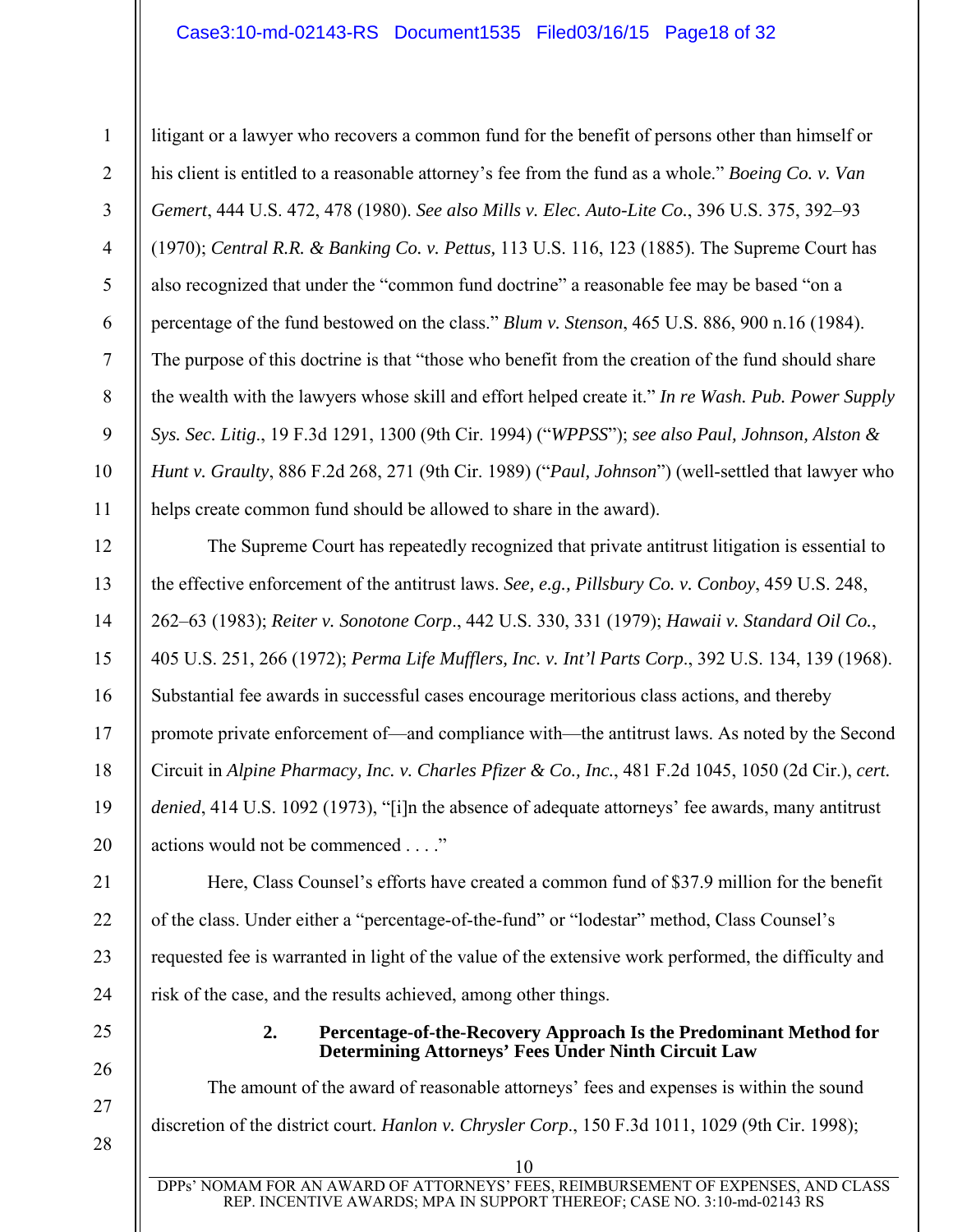1 2 3 4 5 6 7 8 9 10 11 12 13 14 15 16 *WPPSS*, 19 F.3d at 1296. In the Ninth Circuit, the district court has discretion in a common fund case to choose either the "percentage-of-the-fund" or the "lodestar" method in calculating fees. *Vizcaino v. Microsoft Corp.*, 290 F.3d 1043, 1047 (9th Cir. 2002) ("*Vizcaino II*"); *In re Online DVD-Rental Antitrust Litig.*, No. 12-15705, 2015 WL 846008, at \*9 (9th Cir. Feb. 27, 2015) ("*Online DVD*"). Most district courts in the Ninth Circuit have exhibited a clear preference for the percentage-of-the-fund method. Virtually all of the major recent antitrust class actions in the Northern District of California have applied the percentage-of-the-fund approach. *See, e.g.*, *In re TFT-LCD (Flat Panel) Antitrust Litig.*, No. M 07-1827 SI, 2011 WL 7575003, at \*1–2 (N.D. Cal. Dec. 27, 2011) ("*LCD I*") (30%); *In re TFT-LCD (Flat Panel) Antitrust Litig.*, No. M 07-1827 SI, 2013 WL 149692, at \*1–2 (N.D. Cal. Jan. 14, 2013) ("*LCD II*") (30%); *In re TFT-LCD (Flat Panel) Antitrust Litig.*, No. M 07-1827 SI, 2013 WL 1365900, at \*7–8 (N.D. Cal. Apr. 3, 2013) ("*LCD III*") (28.6%); *In re Static Random Access Memory (SRAM) Antitrust Litig.*, Case No. 07 md-1819-CW (N.D. Cal. June 30, 2011) (Dkt. No. 1370) ("*SRAM*") (30%); *Meijer v. Abbott Laboratories*, C-07-05985 (N.D. Cal. Aug. 11, 2011) (Dkt. No. 514) ("*Meijer*") (33⅓%); *In re Dynamic Random Access Memory (DRAM) Antitrust Litig.*, M-02-1486, 2007 WL 2416513 (N.D. Cal. Aug. 16, 2007), at \*1 ("*DRAM*") (25%).

This Court has used the percentage-of-the-fund approach with a lodestar cross-check in recent cases. *See, e.g.*, *In re SunPower Sec. Litig.*, Case No. 09-cv-5473-RS ¶ 6 (N.D. Cal. July 3, 2013) (Dkt. No. 270) ("*SunPower*"); *In re Warner Music Group Corp. Digital Downloads Litig.*, Case No. 12-cv-559-RS ¶ 3 (N.D. Cal. Jan. 12, 2015) (Dkt. No. 116) ("*Digital Downloads*").

17

18

19

20

11 21 22 23 24 25 26 27 28 The most recent Ninth Circuit opinion on fees in an large antitrust class action, *Online DVD*, affirmed the validity of the percentage-of-the-fund approach and noted that it was reasonable to apply the percentage to the entire fund (as opposed to the net fund after costs). 2015 WL 846008, at \*13 ("Here, the district court concluded that class counsels' fee request, which applied the 25% benchmark percentage to the entire common fund, was reasonable. Indeed, the court explicitly explained how administrative costs in particular make it possible to distribute a settlement award 'in a meaningful and significant way.' Similarly, notice costs allow class members to learn about a settlement and litigation expenses make the entire action possible.").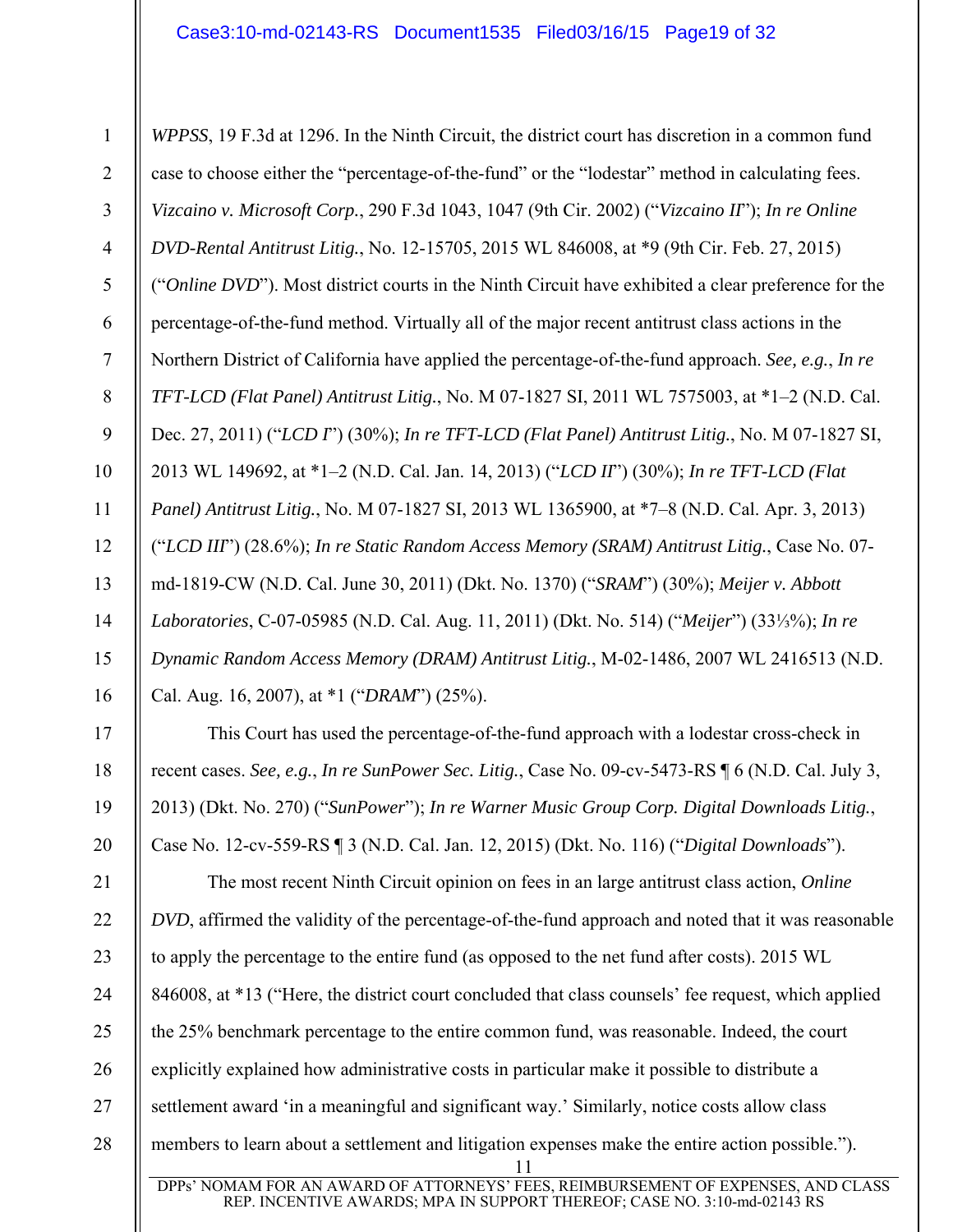1

#### **B. Application of the Pertinent Factors Shows that an Upward Adjustment of the Benchmark Is Justified**

| $\overline{2}$ | "[I]n this circuit, the benchmark percentage is $25\%$ ." <i>Id.</i> at *9. However, "[t]he $25\%$                                                                            |
|----------------|-------------------------------------------------------------------------------------------------------------------------------------------------------------------------------|
| $\mathfrak{Z}$ | benchmark rate, although a starting point for analysis, may be inappropriate in some cases."                                                                                  |
| $\overline{4}$ | Vizcaino II, 290 F.3d at 1048. Indeed, Vizcaino II makes clear that it is not sufficient to arbitrarily                                                                       |
| 5              | apply a percentage; rather the district court must show why that percentage and the ultimate award                                                                            |
| 6              | are appropriate based on the facts of the case. Id.; see also Torrisi v. Tucson Elec. Power Co., 8                                                                            |
| $\overline{7}$ | F.3d 1370, 1376 (9th Cir. 1993) ("This 'benchmark percentage should be adjusted, or replaced by a                                                                             |
| $8\,$          | lodestar calculation, when special circumstances indicate that the percentage recovery would be                                                                               |
| 9              | either too small or too large in light of the hours devoted to the case or other relevant factors."                                                                           |
| 10             | (quoting Six (6) Mexican Workers v. Arizona Citrus Growers, 904 F.2d 1301, 1311 (9th Cir.                                                                                     |
| 11             | 1990)). In considering whether an award of 30% would be fair, several factors may be considered:                                                                              |
| 12             | In [Vizcaino II], we listed several factors courts may consider in assessing a request                                                                                        |
| 13             | for attorneys' fees that was calculated using the percentage-of-recovery method.<br>These factors include the extent to which class counsel "achieved exceptional             |
| 14             | results for the class," whether the case was risky for class counsel, whether counsel's<br>performance "generated benefits beyond the cash settlement fund," the market rate  |
| 15             | for the particular field of law (in some circumstances), the burdens class counsel<br>experienced while litigating the case (e.g., cost, duration, foregoing other work), and |
| 16             | whether the case was handled on a contingency basis. In addition, a court may                                                                                                 |
| 17             | cross-check its percentage-of-recovery figure against a lodestar calculation.                                                                                                 |
| 18             | Online DVD, 2015 WL 846008, at *14 (citations omitted). In addition, the Court may consider                                                                                   |
| 19             | other factors including the volume of work performed, counsel's skill and experience, the                                                                                     |
| 20             | complexity of the issues faced, and the reaction of the class. See, e.g., In re Heritage Bond Litig.,                                                                         |
| 21             | 02-ML-1475 DT, 2005 WL 1594403, at *18–23 (C.D. Cal. June 10, 2005) ("Heritage Bond").                                                                                        |
| 22             | As a practical matter, fee awards tend to approximate 30%. See, e.g., In re Activision Sec.                                                                                   |
| 23             | Litig., 723 F. Supp. 1373, 1378 (N.D. Cal. 1989) ("Activision") ("[T]his court finds that in most                                                                             |
| 24             | recent cases the benchmark is closer to 30%.").                                                                                                                               |
| 25             | Thus, in the other large electronics antitrust class actions in this district over the past                                                                                   |
| 26             | decade, the court, with one exception, has awarded a fee of 30% or near 30%. See, e.g., LCD I,                                                                                |
| 27             | 2011 WL 7575003 (30%); LCD II, 2013 WL 149692 (30%); LCD III, 2013 WL 1365900 (28.6%);                                                                                        |
| 28             | SRAM, Case No. 07-md-1819-CW (N.D. Cal. June 30, 2011) (Dkt. No. 1370) (30%); DRAM, 2007                                                                                      |
|                | 12                                                                                                                                                                            |
|                | DPPs' NOMAM FOR AN AWARD OF ATTORNEYS' FEES, REIMBURSEMENT OF EXPENSES, AND CLASS<br>REP. INCENTIVE AWARDS; MPA IN SUPPORT THEREOF; CASE NO. 3:10-md-02143 RS                 |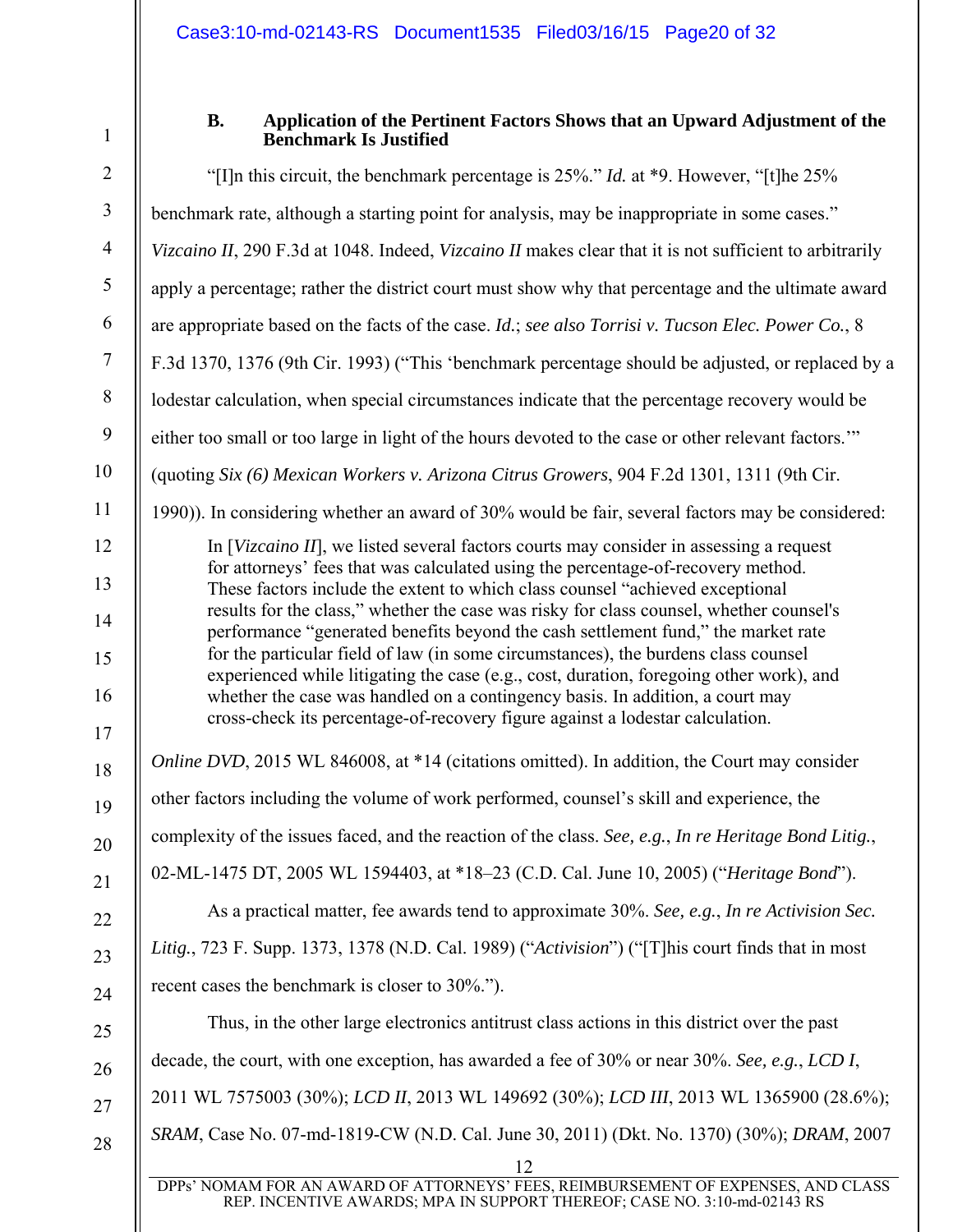## WL 2416513 (25%).

1

2

3

4

5

6

7

8

9

10

11

12

13

14

16

17

18

19

20

21

22

23

24

25

Similarly, a 2008 study of the effectiveness of private antitrust enforcement reviewed "forty of the largest recent successful private antitrust cases." Robert H. Lande & Joshua P. Davis, *Benefits from Private Antitrust Enforcement: An Analysis of Forty Cases*, 42 U.S.F. L. Rev. 879 (2008). In cases with recoveries of less than \$100 million, eleven of sixteen cases involved fee awards of at least 30%, with seven awards of 33.3%. *Id.* at 911 tbl.7A.<sup>4</sup>

Finally, fee awards of less than 30%, unlike this case, often involve substantial multipliers—*i.e.*, counsel receive a multiple of their hourly rate. *See, e.g.*, *DRAM*, 2007 WL 2416513 (multiplier of 2.3). By the same token, fees in excess of 30% often involve cases presenting substantial risk, again, as here. *See, e.g.*, *See, e.g., In re Pac. Enters. Sec. Litig.*, 47 F.3d 373, 379 (9th Cir. 1995) ("*Pac. Enters.*") (award of 33% justified because of complexity and risk).

In this context, it is plain that the fee award DPPs seek is in line with recoveries awarded in other major class action cases. Consideration of the *Vizcaino* factors confirms the appropriateness of the fee requested.

15

#### **1. Class Counsel Achieved an Excellent Recovery for the Class**

Courts emphasize that the recovery achieved is an important factor to be considered in determining an appropriate fee award. *See Hensley v. Eckerhart*, 461 U.S. 424, 431 (1983); *Vizcaino v. Microsoft Corp.*, 142 F. Supp. 2d 1299, 1303 (W.D. Wash. 2001) *aff'd,* 290 F.3d 1043 (9th Cir. 2002) ("*Vizcaino I*"); *In re Omnivision Tech., Inc.*, 559 F. Supp. 2d 1036, 1046 (N.D. Cal. 2008) ("*Omnivision*").

Here, DPPs have obtained a \$37.9 million in cash. The settlements confer a substantial and immediate benefit to class members, and represent an excellent recovery, especially in light of the many risks involved in the action, as detailed below and in the Zirpoli Declaration.

The combined settlements represent a recovery of 3.55% of the settling defendants' sales during the class period. This compares favorably with similar class action settlements finally

26

27

 $\overline{a}$ 

<sup>&</sup>lt;sup>4</sup> Consistent with the Supreme Court's emphasis on the importance of private enforcement of the antitrust laws, the authors also found that "private litigation provides more than four times the deterrence of the criminal fines." *Id.* at 893.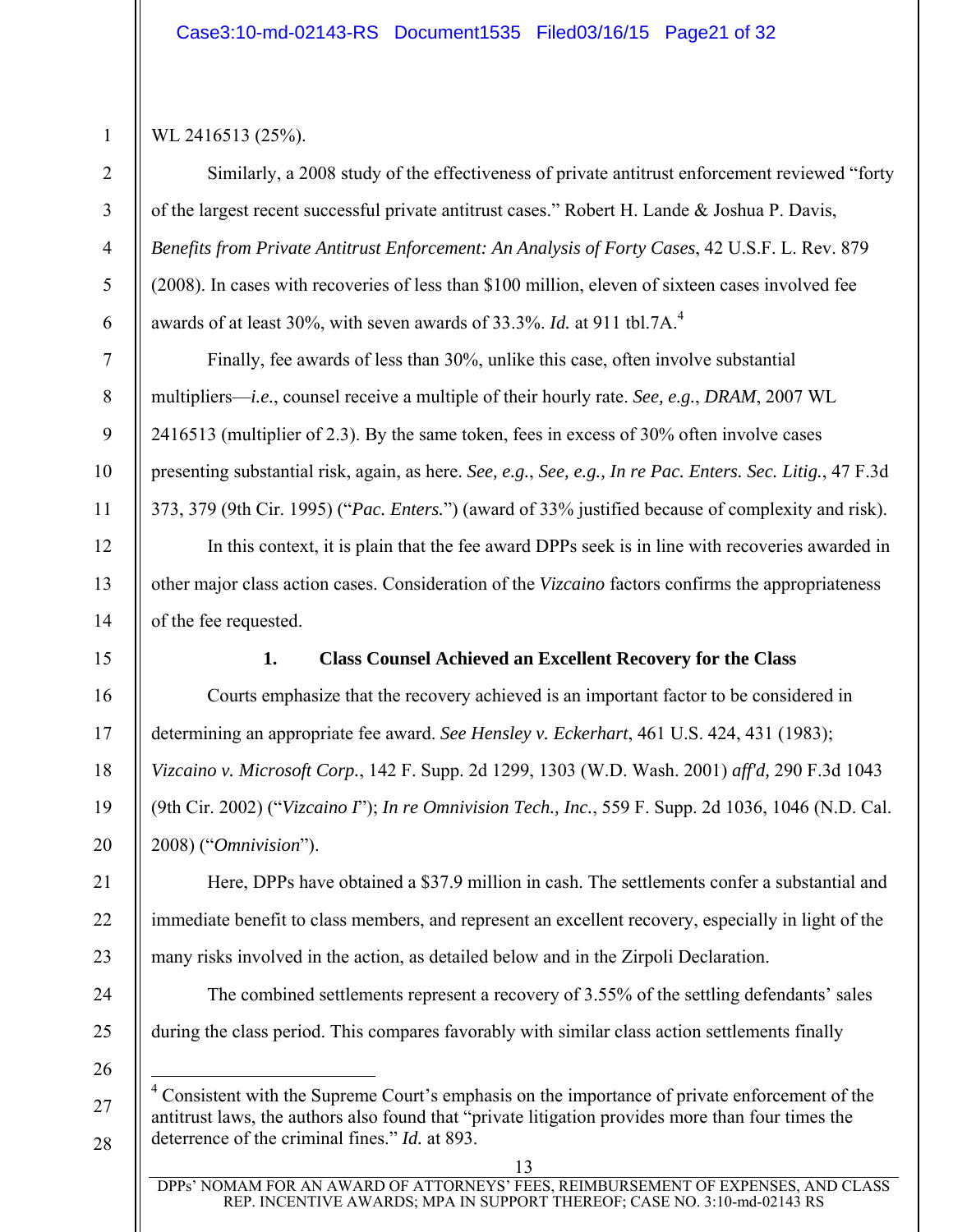1 2 3 4 5 6 7 8 9 approved in other price-fixing cases. For example, in *In re Rubber Chemicals Antitrust Litigation*, No. C-04-1648 MJJ ¶ 6 (N.D. Cal. Jan. 9, 2007) (Dkt. No. 458) ("*Rubber Chems.*"), a price-fixing case in which some of the defendants had entered guilty pleas in related criminal proceedings, Judge Jenkins characterized a settlement payment of 4% of a defendant's sales as "an excellent recovery." *See also*, *e.g., In re Linerboard Antitrust Litig.*, 321 F. Supp. 2d 619, 627 (E.D. Pa. 2004) (1.62% of sales); *In re Auto. Refinishing Paint Antitrust Litig.*, No. MDL 1426, 2004 WL 6248154, at \*7 (E.D. Pa. Sept. 27, 2004) (recovery represented 2% of sales); *In re Plastic Tableware Antitrust Litig.*, No. Civ. A. 94-3564, 1995 WL 723175, at \*1 (E.D. Pa. Dec. 4, 1995) (settlement equal to 3.5% of sales).

10

11

12

13

14

15

16

17

18

19

20

21

22

23

24

25

26

27

#### **2. A High Level of Skill Was Required to Prosecute This Case and Class Counsel Are Highly Qualified**

The skill and quality of legal counsel also support the requested fee award. *See Mark v. Valley Ins. Co.*, Case No. CV 01-1575-BR, 2004 WL 2260605, at \*2 (D. Or. Oct. 6, 2004). Class Counsel are among the nation's most experienced and skilled practitioners in the antitrust litigation field, and each firm has successfully litigated these types of cases on behalf of direct purchasers of price-fixed products throughout the country—including within this Circuit.<sup>5</sup>

This was a complex case which required DPPs to confront many novel and/or difficult legal and factual issues. Courts have recognized that the novelty and difficulty of issues in a case are significant factors to be considered in making a fee award. *See*, *e*.*g*., *Vizcaino I*, 142 F. Supp. 2d at 1303, 1306. Antitrust price-fixing conspiracy cases are notoriously complex and difficult to litigate. *See, e.g.*, *In re Linerboard Antitrust Litig.*, No. CIV.A. 98-5055, 2004 WL 1221350, at \*10 (E.D. Pa. June 2, 2004) ("antitrust class action is arguably the most complex action to prosecute"). Not only did Class Counsel effectively manage the logistics of litigating such a complex case, with more than thirty plaintiffs' firms, scores of able defense counsel, and thirteen defendant groups (both foreign and domestic), but as described in detail below, they successfully tackled many difficult legal and factual issues presented by this case.

 $\overline{a}$ <sup>5</sup> *See, e.g.*, *DRAM*, MDL No. 1482; *SRAM*, MDL No. 1819; *LCD*, MDL No. 1827; *CRT*, MDL No. 1917. *See also* Exhibit 1 to the Saveri Declaration and the firm biographies attached as exhibits to each of the Class Counsel's individual declarations filed concurrently herewith.

14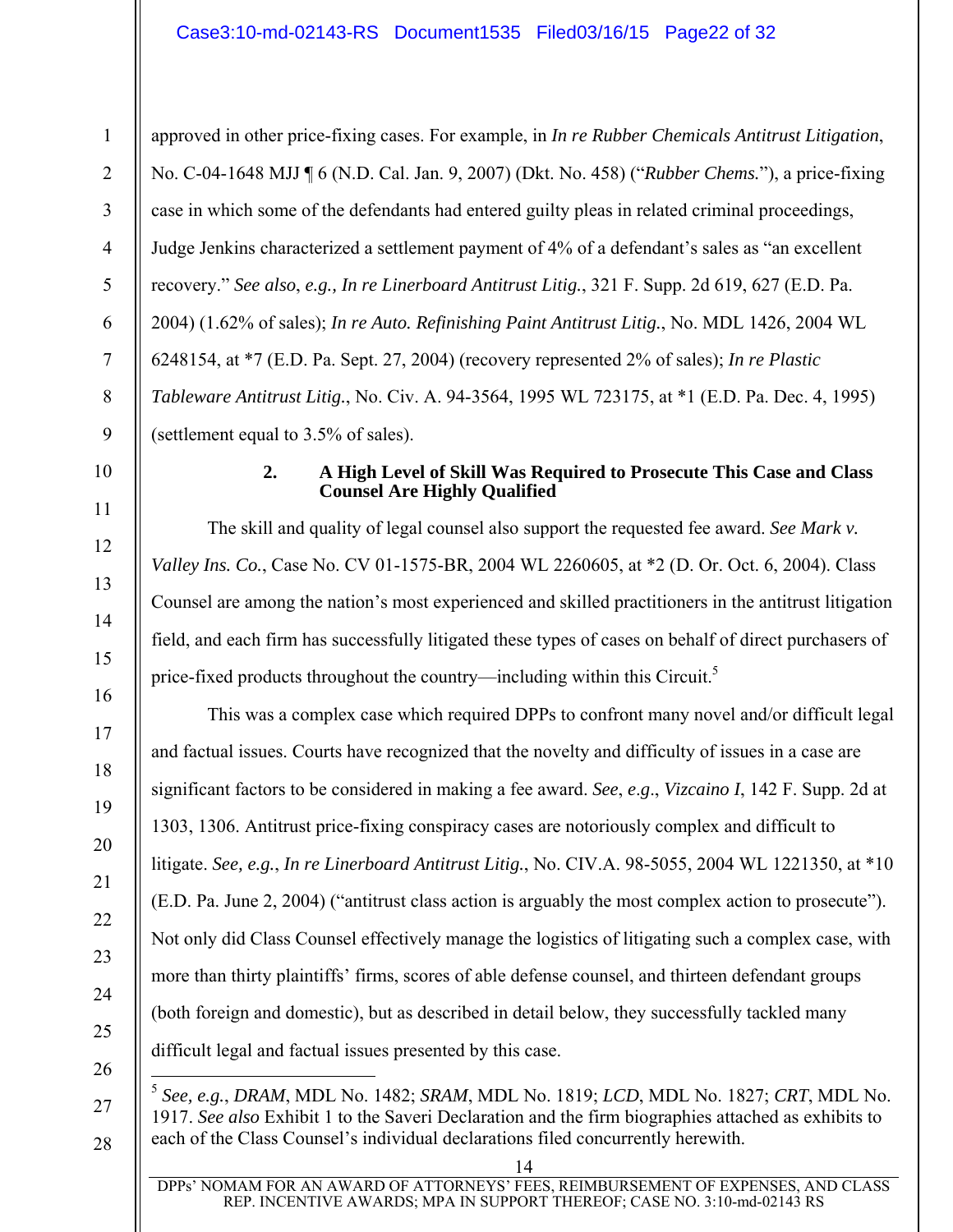4

5

6

7

8

9

10

11

12

1

The caliber of opposing counsel is another important factor in assessing the quality of Class Counsel's work. *Vizcaino I*, 142 F. Supp. 2d at 1303; *In re King Res. Co. Sec. Litig.*, 420 F. Supp. 610, 634 (D. Colo. 1976); *Arenson v. Board of Trade*, 372 F. Supp. 1349, 1354 (N.D. Ill. 1974). Here, DPPs were opposed by attorneys from some of the best and largest firms in the country with near limitless resources at their disposal.<sup>6</sup>

#### **3. The Risks of This Litigation**

Risk is an important factor in determining a fair fee award. *Online DVD*, 2015 WL 846008, at \*14. Ninth Circuit courts have recognized that risk is a reason to increase a fee award above the 25% benchmark. *Vizcaino I*, 142 F. Supp. 2d at 1303–04. While DPPs believe that they can overcome it, consistent with the complexity and difficulty of antitrust class actions in general, this case has presented, and continues to present, substantial risk. DPPs address a few of the risks presented in this case below.

#### 13

14

15

16

18

19

20

21

22

23

### **a. Defendants Have Tremendous Resources**

The resources available to the opposing parties are also an important risk factor to be considered. *See Vizcaino I*, 142 F. Supp. 2d at 1303–04. Here, of course, Defendants' resources are vast.<sup>7</sup>

## 17

## **b. Antitrust Class Actions Are Unpredictable**

"Antitrust litigation in general, and class action litigation in particular, is unpredictable." *In re NASDAQ Mkt.-Makers Antitrust Litig.*, 187 F.R.D. 465, 475 (S.D.N.Y. 1998). "The 'best' case can be lost and the 'worst' case can be won, and juries may find liability but no damages. None of these risks should be underestimated." *In re Superior Beverage/Glass Container Consol. Pretrial*, 133 F.R.D. 119, 127 (N.D. Ill. 1990). Moreover, there is always the risk that the law may change in

<sup>24</sup>  25 26  $\overline{a}$  $6$  By way of example of the resources available to the Defendants, Latham & Watkins (Toshiba/TSST's counsel) employs over 2,100 attorneys in 33 offices worldwide. *See*  http://www.lw.com. Ropes & Gray (HLDS's counsel) employs over 1,100 attorneys at 11 offices worldwide. *See* http://www.ropesgray.com.

<sup>27</sup>   $7$  For example, Samsung Group, parent of the Samsung Defendants, has \$470.2 billion in assets and employs over 425,000 people. *See* 

<sup>28</sup>  http://www.samsung.com/us/aboutsamsung/samsung\_group/our\_performance.

<sup>15</sup>

DPPs' NOMAM FOR AN AWARD OF ATTORNEYS' FEES, REIMBURSEMENT OF EXPENSES, AND CLASS REP. INCENTIVE AWARDS; MPA IN SUPPORT THEREOF; CASE NO. 3:10-md-02143 RS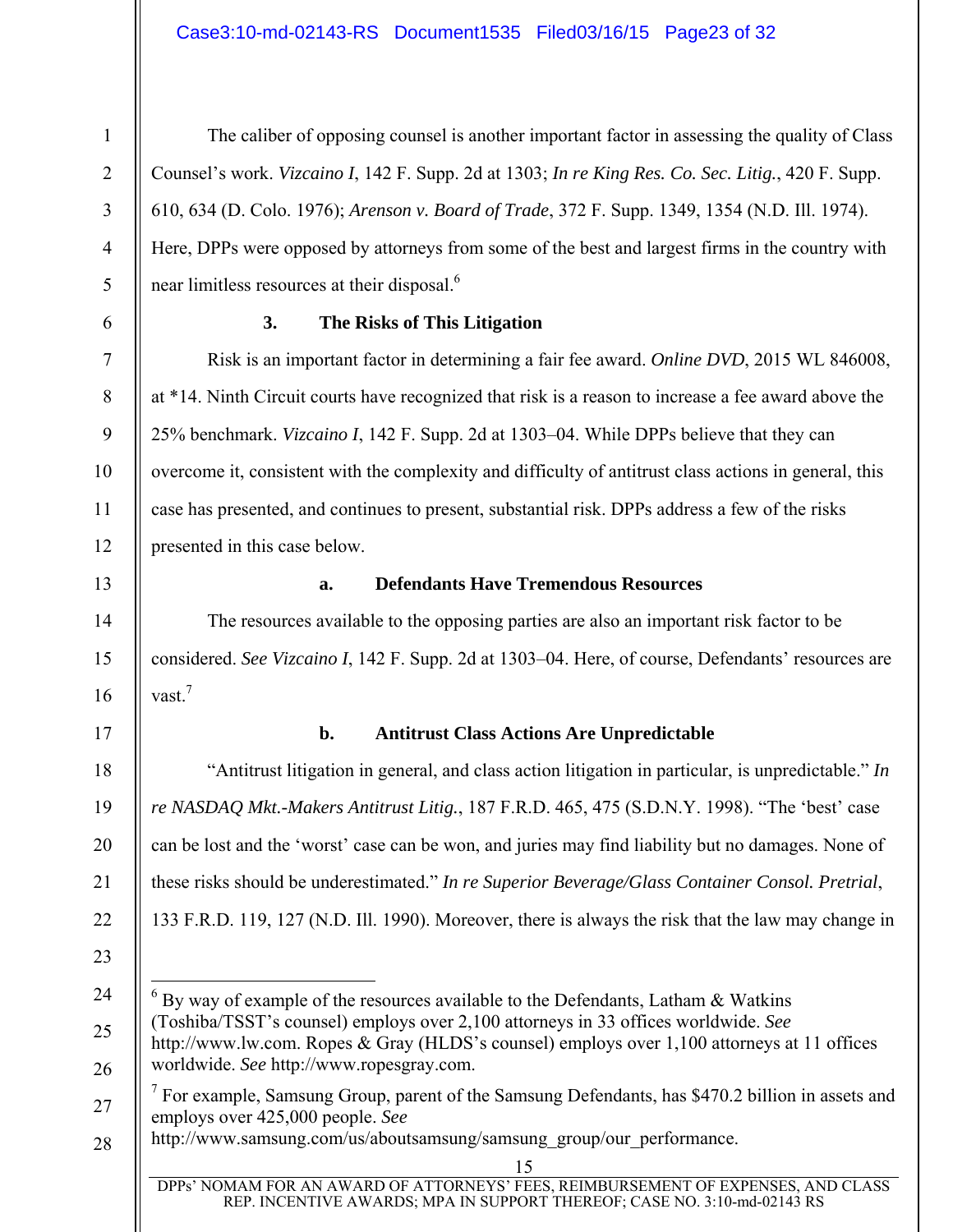unfavorable ways.

1

2

3

4

5

6

7

8

9

10

11

12

13

14

15

16

17

18

19

20

21

22

23

24

25

26

27

28

#### **c. The Risk that Class Certification Will Be Denied**

As the state of the present litigation has shown, there is a risk that a class will not be certified. Several large antitrust class actions have been denied certification in recent years. *See, e.g.*, *In re Graphics Processing Units Antitrust Litig.*, 253 F.R.D. 478, 508 (N.D. Cal. 2008) (denying certification of indirect purchaser class and certifying a direct purchaser class that was much smaller than requested); *In re Rail Freight Fuel Surcharge Antitrust Litig.*, 725 F.3d 244, 255 (D.C. Cir. 2013) (vacating District Court's granting of class certification and remanding for further proceedings in light of *Comcast*, 133 S. Ct. 1426); *In re Flash Memory Antitrust Litig.*, No. C 07- 0086 SBA, 2010 WL 2332081, at \*19 (N.D. Cal. June 9, 2010). **d. The Risk of Not Being Able to Establish Liability**  Many large antitrust cases do not make it past summary judgment. *See*, *e.g.*, *In re Online DVD-Rental Antitrust Litig.*, No. 11-18034, 2015 WL 845842, at \*17 (9th Cir. Feb. 27, 2015) (affirming district court's granting of summary judgment against plaintiffs); *In re Citric Acid Antitrust Litig.*, 191 F.3d 1090, 1093, 1108 (9th Cir. 1999), *cert. denied sub nom. Gangi Bros.* 

*Packing Co. v. Cargill, Inc.*, 529 U.S. 1037 (2000) (Ninth Circuit affirmed grant of summary judgment in favor of Cargill, the only defendant not to settle).

While one defendant and four of its employees pled guilty to charges brought against them by the DOJ, Defendants have consistently argued the conduct underlying those pleas related only to bid-rigging in relation to three large OEMs, and do not evince the market wide conspiracy DPPs allege. *See* Zirpoli Decl. ¶ 18.

Additionally, there is no guarantee that DPPs will be able to obtain evidence of the alleged conspiracy. For example, five of the nine deponents thus far in this case invoked their Fifth Amendment right against self-incrimination and refused to testify, thereby potentially depriving DPPs of usable evidence. Zirpoli Decl. ¶¶ 52–53. Several of these individuals were thought to be ringleaders of the conspiracy. *Id.* They also authored important documents, and their refusal to testify could make it difficult to establish the admissibility of these documents at trial. *Id.* 

DPPs must also prove that the alleged conspiracy harmed class members and the amount of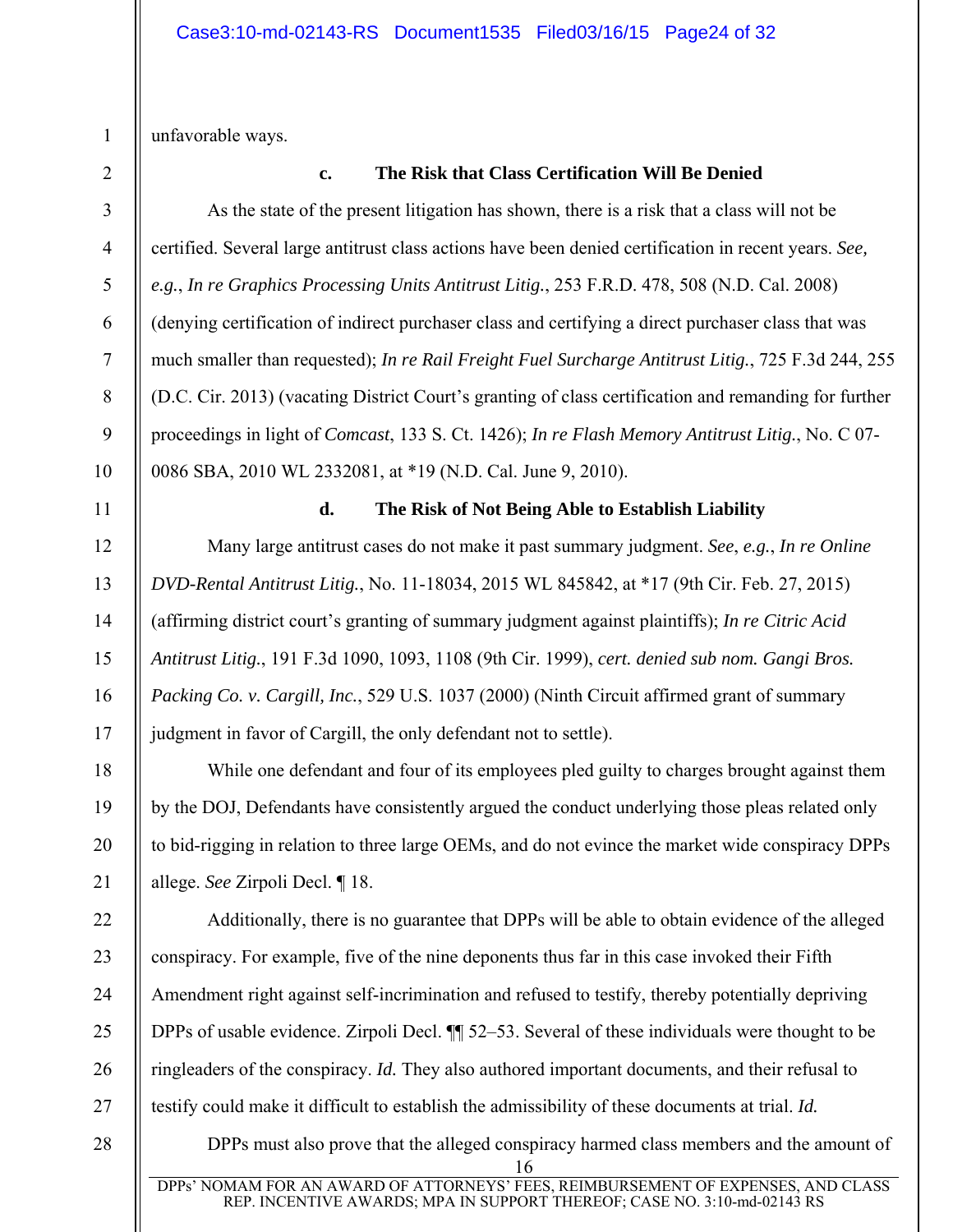1 2 such harm. Both of these issues are complex and difficult (and expensive) to prove, and, again, success is hardly guaranteed.

3

4

5

6

7

8

9

10

11

12

13

14

15

16

17

18

19

20

21

22

23

24

25

26

27

28

**4. Contingent Nature of the Fee** 

The Ninth Circuit has confirmed that a fair fee award must include consideration of the contingent nature of the fee, where there is no assurance of attorneys' fees or reimbursement of expenses. *See, e.g.*, *Vizcaino II*, 290 F.3d at 1050; *Online DVD*, 2015 WL 846008, at \*14 & n.14. It is well-established that attorneys who take on the risk of a contingency case should be compensated for the risk they take:

It is an established practice in the private legal market to reward attorneys for taking the risk of non-payment by paying them a premium over their normal hourly rates for winning contingency cases. *See* Richard Posner, *Economic Analysis of Law* § 21.9, at 534–35 (3d ed. 1986). Contingent fees that may far exceed the market value of the services if rendered on a non-contingent basis are accepted in the legal profession as a legitimate way of assuring competent representation for plaintiffs who could not afford to pay on an hourly basis regardless whether they win or lose.

*WPPSS*, 19 F.3d at 1299.

The commencement of a class action is no guarantee of success. "[T]he risk of nonpayment in complex cases, such as this one, is very real." *In re Veeco Instruments Inc. Sec. Litig.*, No. 05-md-01695(CM), 2007 WL 4115808, at \*6 (S.D.N.Y. Nov. 7, 2007).

Class Counsel have received no compensation during the over five-year course of the litigation. They have incurred over \$24 million in time and \$1.6 million in expenses, and took the chance that they might never be compensated. This factor strongly supports the requested fee.

# **5. High Quality of Work Performed**

Finally, Class Counsel respectfully submit that the work they have performed has been of the highest quality and has been of great benefit to the class. The Court is familiar with the history of this case, having presided over five years of contentious litigation, represented by over fifteen hundred docket entries. The Litigation History in Part II.A provides an overview of the substantial work Class Counsel undertook by describing the various substantive motions, procedural matters, discovery requests and disputes, depositions, and other work necessary to build a case of this magnitude. Further description of the work performed by Class Counsel is set forth in the Zirpoli

DPPs' NOMAM FOR AN AWARD OF ATTORNEYS' FEES, REIMBURSEMENT OF EXPENSES, AND CLASS REP. INCENTIVE AWARDS; MPA IN SUPPORT THEREOF; CASE NO. 3:10-md-02143 RS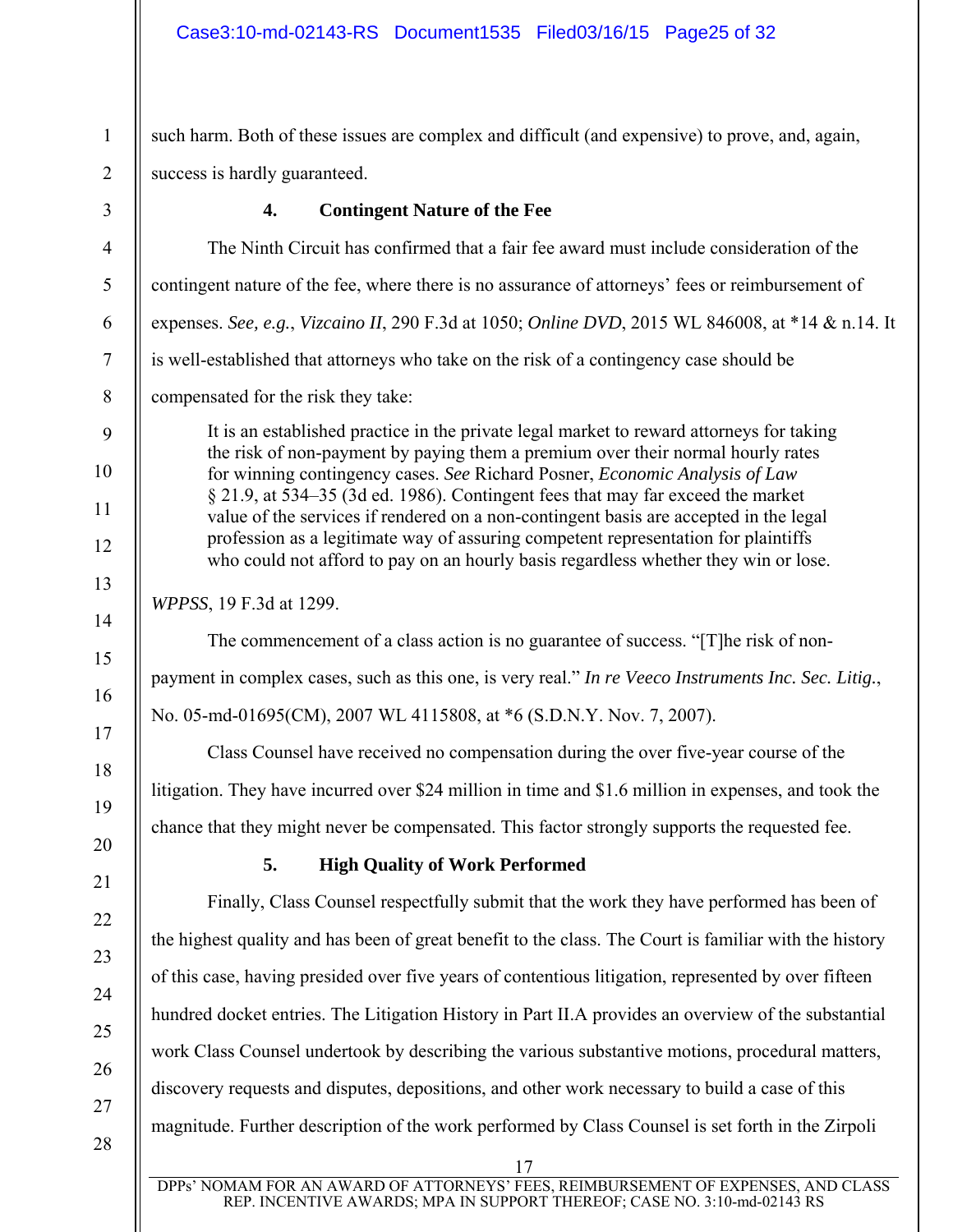Declaration at paragraphs 10 through 59. The amount and quality of the work of Class Counsel also strongly supports the fee they seek.

#### **6. Lodestar Cross-Check Confirms the Reasonableness of the Requested Fee**

Finally, a cross-check of the requested fee with Class Counsel's lodestar demonstrates that the proposed fee is more than reasonable, because it amounts to less than half of the value—over \$24.8 million—of the time Class Counsel has invested in the case. *See Online DVD*, 2015 WL 846008, at \*15; *Vizcaino II*, 290 F.3d at 1048–50.

As summarized in the Saveri Declaration, Class Counsel have spent—through December 31, 2014—56,197.50 hours prosecuting this Action. All of this time was reasonable and necessary for the prosecution of this action. *Online DVD*, 2015 WL 846008, at \*9 ("The lodestar method requires multiplying the number of hours the prevailing party reasonably expended on the litigation (as supported by adequate documentation) by a reasonable hourly rate for the region and for the experience of the lawyer." (quotation marks omitted)).Class Counsel took meaningful steps to ensure that their work was efficient. Among other things, work was assigned by Saveri & Saveri, Inc. among the various firms to avoid duplication; as required by CMO 1, counsel kept contemporaneous time records and periodically reported their time to Saveri & Saveri, Inc.; and wherever possible, DPPs coordinated with the Indirect Purchaser Plaintiffs to avoid duplication of effort. Zirpoli Decl. ¶¶ 14, 27, 29–30, 33–36, 40, 46, 49, 67.

Moreover, the lodestar materially understates the work performed by class counsel because (1) it does not include time spent by counsel before the appointment of the executive committee, and therefore excludes substantial work by counsel in connection with their pre-filing investigation of the case, the JPML proceeding, and the organization of counsel; and (2) it includes time only through December 31, 2014. Zirpoli Decl. ¶¶ 7, 67.

At the historic hourly rates of class counsel—i.e., those in place at the time the work was performed—this time results in a lodestar of \$24,811,762.75. *See* Ex. 4 to Saveri Decl.; *see also* declarations from all other Class Counsel firms filed herewith. The record demonstrates that Class Counsel's hourly rates are reasonable. Each firm's declaration avers that the rates charged are that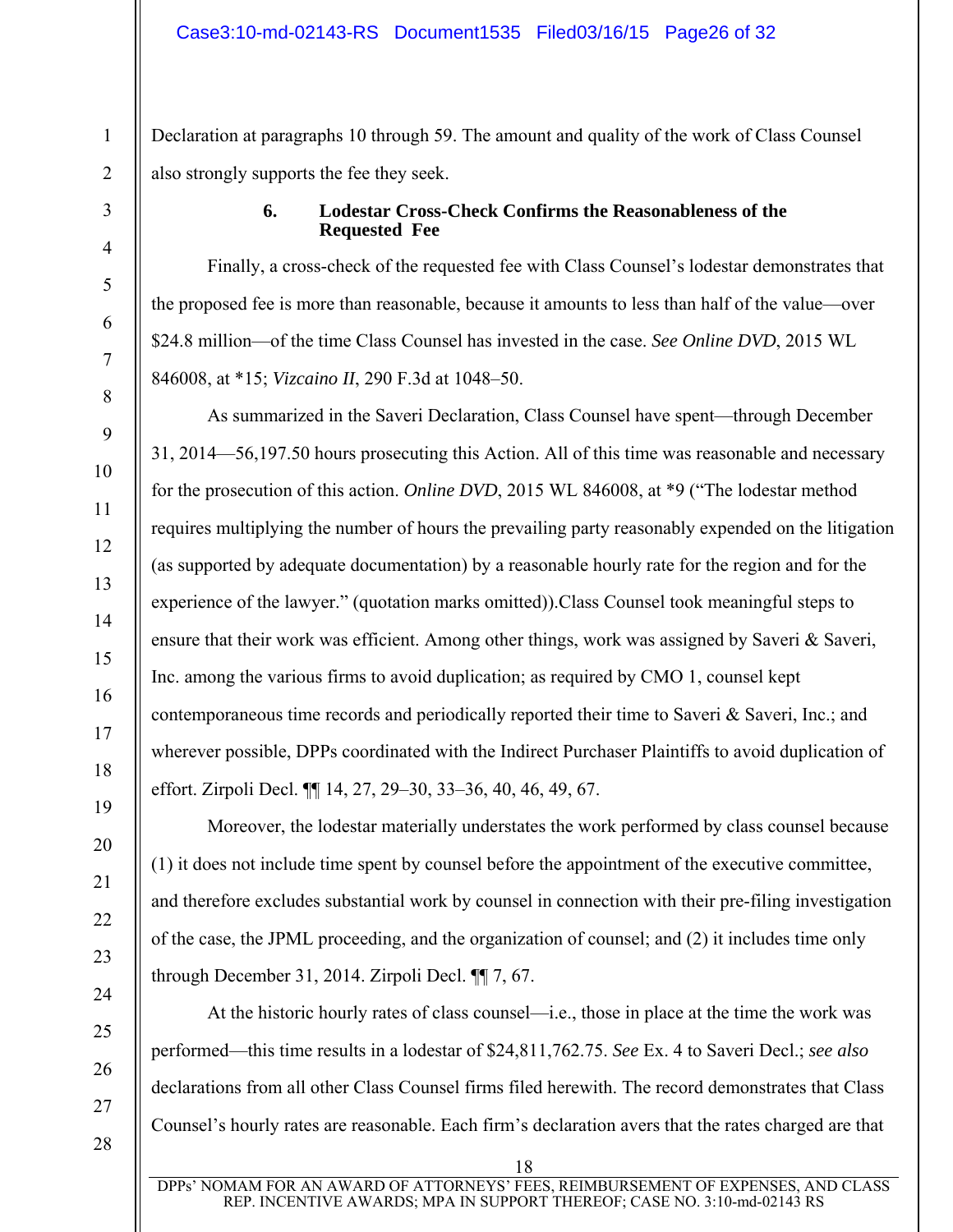### Case3:10-md-02143-RS Document1535 Filed03/16/15 Page27 of 32

firm's usual and customary rates at the time the work was performed. *See* declarations of Class Counsel filed herewith. Furthermore, in connection with one of the largest tasks they undertook, if not the largest—the initial review and coding of the millions of pages of documents produced in the case—Class counsel capped the allowable hourly rate at \$350. Zirpoli Decl. ¶¶ 42, 67.

DPPs' fee request of \$11,370,000 thus amounts to less than half (46%) of their lodestar. This confirms its reasonableness beyond question. *See Online DVD*, 2015 WL 846008, at \*15 ("[W]here, as here, the lodestar amount was *three times* the benchmark, it was not an abuse of discretion for the district court to accept the benchmark using a quick cross-check of class counsel's lodestar summary figures."); *In re Portal Software, Inc. Sec. Litig.*, No. C-03-5138 VRW, 2007 WL 4171201, at \*16 (N.D. Cal. Nov. 26, 2007) (fact that fee sought is less than the lodestar suggests fairness of award); *LCD II*, 2013 WL 149692, at \*1 (fact that fee sought is less than the lodestar "serves to confirm the reasonableness of the fees requested.").

13

1

2

3

4

5

6

7

8

9

10

11

12

**7. The Reaction of the Settlement Class to Date Supports the Fee Request** 

14 15 16 17 18 19 20 21 22 Settlement notices were sent to class members in connection with each of the settlements with HLDS, Panasonic, and NEC. All three settlement notices informed class members that "At a future time, Interim Lead Counsel will ask the Court for attorneys' fees not to exceed one-third (33.3%) of this or any future Settlement Fund plus reimbursement of their costs and expenses." *See, e.g.*, Declaration of Markham Sherwood in Support of Final Approval of Class Action Settlement with HLDS (Aug. 29, 2013) (Dkt. No. 986-3), Ex. 1 at p. 4. As noted above, out of over 700,000 class members, including many large and sophisticated businesses, only four objections were received, and only one—from an individual—challenged the percentage of fees that might be sought by Class Counsel.<sup>8</sup> "When a class is comprised of sophisticated business entities that can be

<sup>23</sup>  24 25 26 27 28 <sup>8</sup> No objections were received from the over 300,000 members of the Panasonic or NEC settlement classes. Two class members sent letters were sent to the Court (*see* Dkt. Nos. 1134, 1278), one in regard to the Panasonic settlement and one in regard to the NEC settlement. One sought exclusion from the settlement, and the other (received three weeks after the deadline to object) objected generally to lawsuits against Japanese companies. *See* Zirpoli Decl. ¶ 84. No objections to the Panasonic or NEC settlements were received other than these two letters. This brief and supporting documentation will also be posted on the website established for the settlements prior to the notice to the class of the instant fee request. *See In re Mercury Interactive Corp. Sec. Litig.*, 618 F.3d 988, 994–95 (9th Cir. 2010).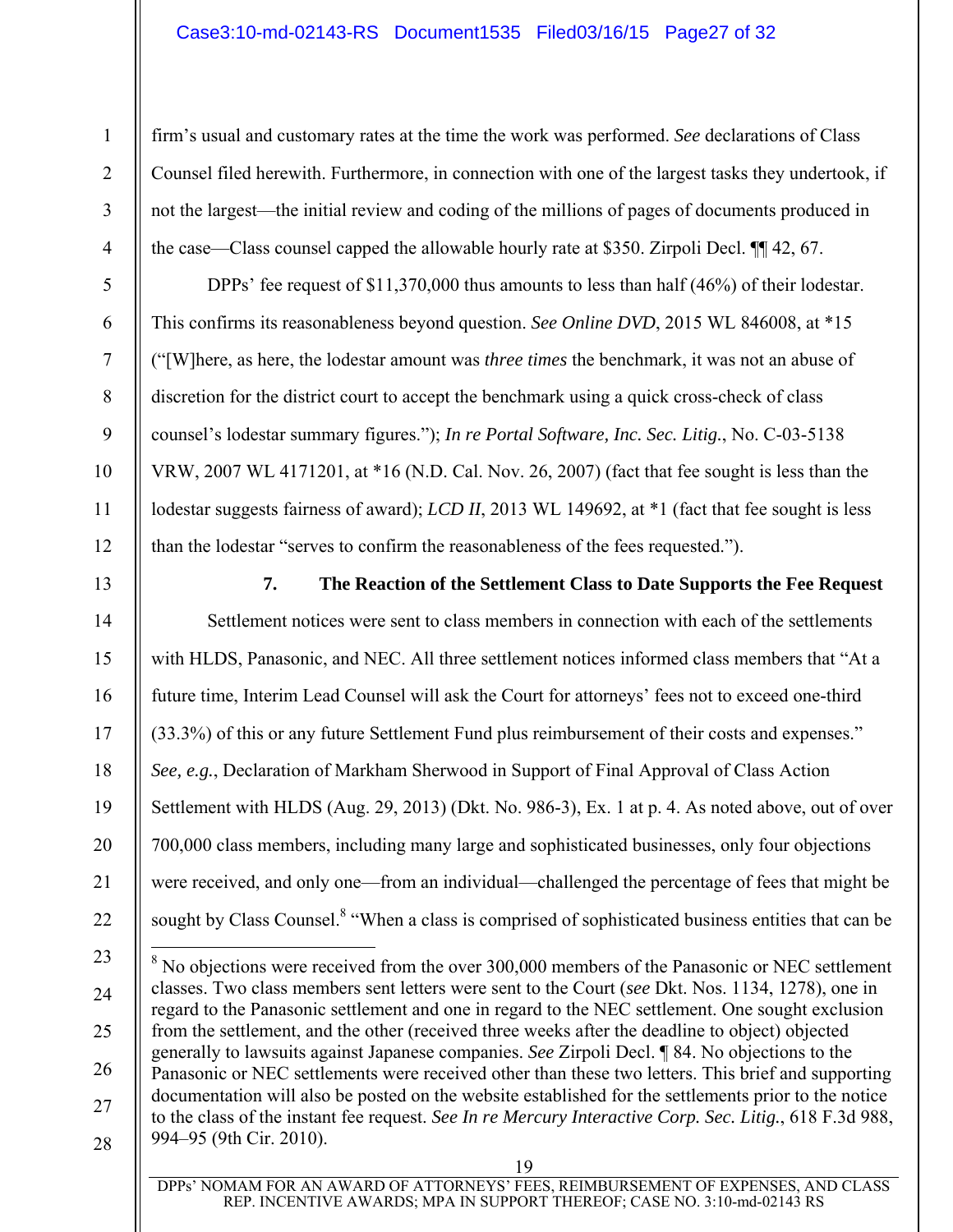expected to oppose any request for attorney fees they find unreasonable, the lack of objections 'indicates the appropriateness of the [fee] request.'" *In re Remeron Direct Purchaser Antitrust Litig.*, No. Civ.03-0085 FSH, 2005 WL 3008808, at \*13 n.1 (D.N.J. Nov. 9, 2005) (awarding fee of 33.3% of a \$75 million settlement). The reaction of the class to date, therefore, also supports the amount of the fee DPPs seek.

1

2

3

4

5

6

7

8

9

10

11

12

13

14

15

16

17

18

19

20

21

22

23

24

25

26

27

28

#### **C. Class Counsel Are Entitled to Reimbursement for Their Reasonable Litigation Expenses**

Class Counsel also request reimbursement of litigation costs and expenses they incurred on behalf of the class in the amount of \$3,281,173.35. Saveri Decl. ¶ 32. Attorneys who create a common fund for the benefit of a class are entitled to be reimbursed for their out-of-pocket expenses incurred in creating the fund so long as the submitted expenses are reasonable, necessary and directly related to the prosecution of the action. *Vincent v. Hughes Air West*, 557 F.2d 759, 769 (9th Cir. 1977); *OmniVision*, 559 F. Supp. 2d at 1048 ("Attorneys may recover their reasonable expenses that would typically be billed to paying clients in non-contingency matters."). Reasonable reimbursable litigation expenses include: those for document production, experts and consultants, depositions, translation services, notice, claim administration. *See, e.g.*, 1 Alba Conte, *Attorney Fee Awards* § 2.19 (3d ed. 2004).

Here Class Counsel's reasonable expenses include: (i) document management system and database costs of \$412,415.86; (ii) notice and claims administration costs of \$192,367.90 (iii) translation services of \$28,713.17; (iv) court filing fees and costs of \$7,458.17; (v) payments to experts of \$2,266,336.54; (vi) federal express costs of \$3,746.71; (vii) transcript costs of \$16,480.06; (viii) online legal and factual research (e.g., LexisNexis and Westlaw) of \$158,727.04; (ix) messenger and delivery costs of \$2,960.88; (x) in-house copy charges (capped at 20 cents per page) of \$76,800.34; (xi) professional copy charges of \$3,492.25; (xii) postage charges of \$1,015.40; (xiii) service of process charges of \$5,970.23; (xiv) telephone and facsimile charges of \$17,603.24; and (xv) travel and meal charges of \$87,085.56. Saveri Decl. ¶ 33. These expenses were reasonable and necessary for the prosecution of this action and are customarily approved by courts as proper litigation expenses. *See In re Media Vision Tech. Sec. Litig.*, 913 F. Supp. 1362,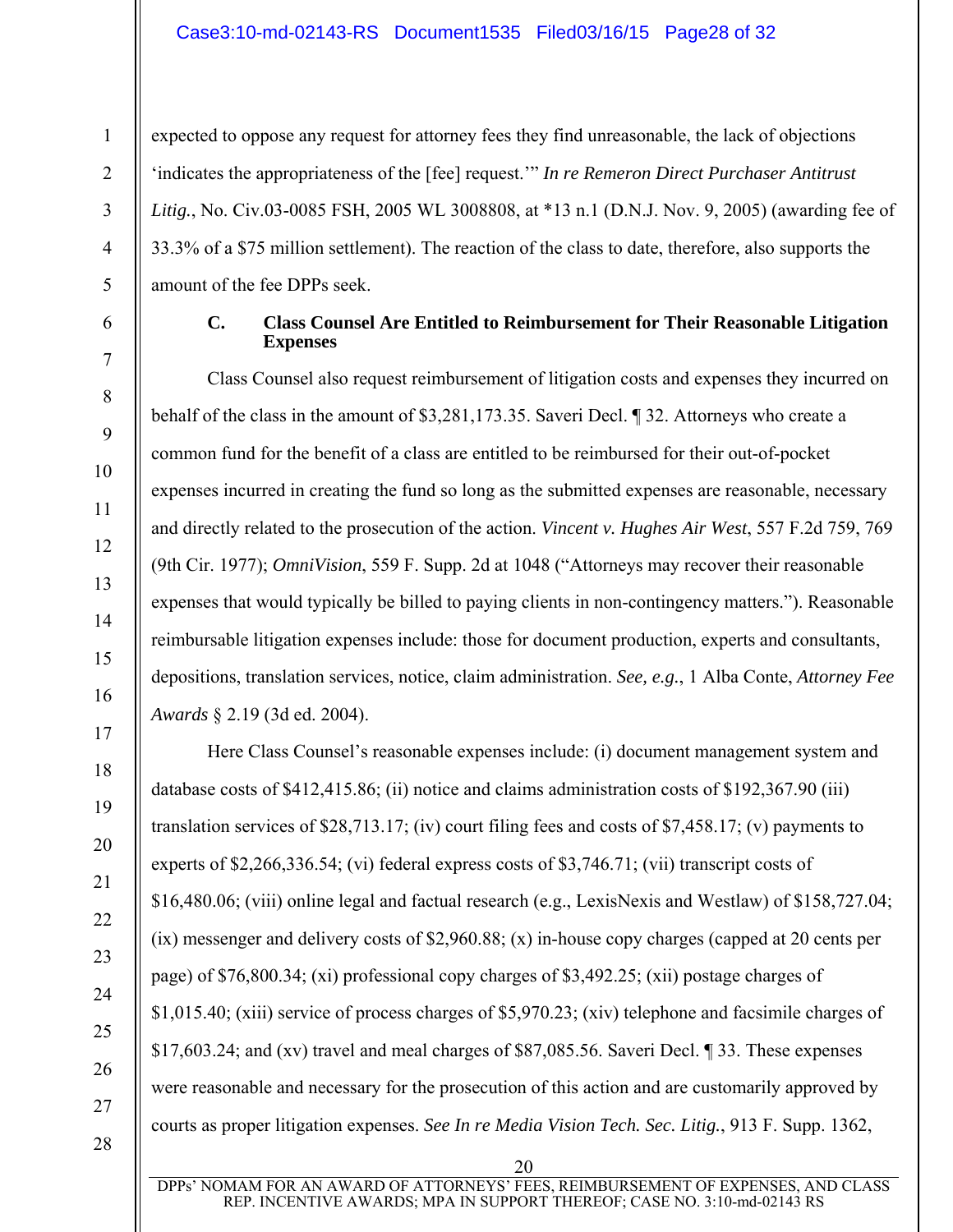1366 (N.D. Cal. 1995) (Court fees, experts/consultants, service of process, court reporters, transcripts, deposition costs, computer research, photocopies, postage, telephone/fax); *Thornberry v. Delta Air Lines*, 676 F.2d 1240, 1244 (9th Cir. 1982), *remanded on other grounds*, 461 U.S. 952 (1983) (travel, meals and lodging); *Redding v. Fairman*, 717 F.2d 1105, 1119 (9th Cir. 1983) (same); Conte, *Attorney Fee Awards* § 2.19.

Class Counsel maintained strict control over the Litigation Expenses. Some of the Litigation Expenses were paid out of a litigation fund created by Class Counsel and maintained by Saveri & Saveri (the "Litigation Fund"). Class Counsel collectively contributed \$1,265,000.00 to the Litigation Fund for which they seek reimbursement. Saveri Decl. ¶ 30. A description of the payments from the Litigation Fund by category is set forth in Exhibit 5 to the Saveri Declaration. *Id*. In addition, the Court approved the withdrawal of a total of \$2,000,000 from the Settlement Fund for use in the prosecution of the litigation, subject to an accounting. *See* Dkt. Nos. 1085, 1336, 1504. Expenses paid using those funds are set forth in Exhibit 6 to the Saveri Declaration. Saveri Decl. ¶ 31.

Accordingly, Class Counsel respectfully request (1) Court approval of the expenses and (2) reimbursement of the \$1,687,905.17 that Class Counsel have advanced on behalf of the class and that have not been reimbursed. Saveri Decl. ¶ 29–30, 32.

1

2

3

4

5

6

7

8

9

10

11

12

13

14

15

16

17

18

## **D. Payments to the Class Representatives Are Appropriate**

21 19 20 21 22 23 24 25 26 27 28 Courts often approve incentive awards to class representatives for their service to the Class. *Online DVD*, 2015 WL 846008, at \*4, \*8 (approving incentive awards of \$5,000 per class representative and noting that they were "relatively small, well within the usual norms of 'modest compensation' paid to class representatives for services performed in the class action"); *In re Lorazepam & Chlorazepate Antitrust Litig.*, 205 F.R.D. 369, 400 (D.D.C. 2002) (approving incentive awards of \$25,000 and \$10,000, a total of 0.3% of each class's recovery); *In re Mego Fin. Corp. Sec. Litig*., 213 F.3d 454, 463 (9th Cir. 2000) (affirming \$5,000 incentive awards to class representatives). *Rodriguez v. West Publ'g Corp.*, 563 F.3d 948, 959 (9th Cir. 2009). ("Incentive awards are fairly typical in class action cases."). Incentive awards are intended to compensate class representatives for work done on behalf of the class, to make up for financial or

DPPs' NOMAM FOR AN AWARD OF ATTORNEYS' FEES, REIMBURSEMENT OF EXPENSES, AND CLASS REP. INCENTIVE AWARDS; MPA IN SUPPORT THEREOF; CASE NO. 3:10-md-02143 RS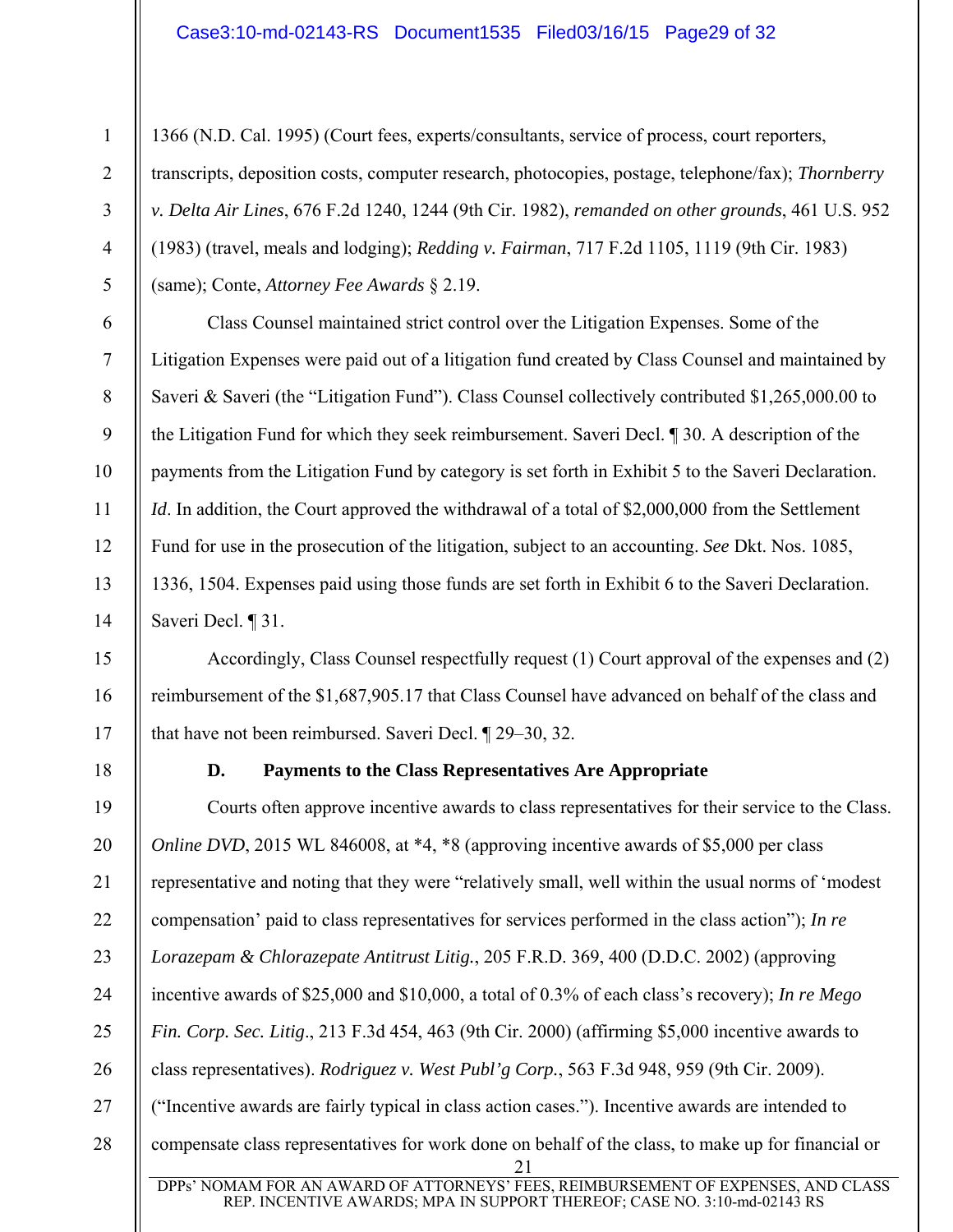reputational risk undertaken in bringing the action, and, sometimes, to recognize their willingness to act as private attorneys general. *Rodriguez*, 563 F.3d at 958–59.

DPPs seek awards of \$10,000 per Class Representative in the TCAC (for a total of \$60,000) and \$5,000 to each of the three class representative in the SCAC who were dropped from the TCAC (for a total of \$15,000). These modest awards would be well within the amounts Ninth Circuit courts find acceptable. *See, e.g.*, *Online DVD*, 2015 WL 846008, at \*8 (approving incentive awards of \$5,000, amounting to 0.17% of settlement fund); *Presley v. Carter Hawley Hale Profit Sharing Plan*, No. C9704316SC, 2000 WL 16437, at \*2 (N.D. Cal. 2000) (approving \$25,000 incentive awards); *In re McKesson HBOC, Inc. ERISA Litig.*, 391 F. Supp. 2d 844, 851 (N.D. Cal. 2005) (approving \$5,000 incentive awards); *In re Sorbates Direct Purchaser Antitrust Litig.*, No. 99- 1358MMC, 2002 WL 31655191, at \*3 (N.D. Cal. Nov. 15, 2002) (approving \$7,500 incentive award). In *LCD II*, the Court approved a two-tiered incentive award, giving \$5,000 to all eleven class representatives and an additional \$10,000 to the four that testified at trial. 2014 WL 149692, at \*9.

Here, the class representatives each expended substantial time and effort as named plaintiffs herein. Among other things, they spent time reviewing and responding to multiple sets of document requests and interrogatories, including collecting responsive documents; reviewing briefs and pleadings; and consulting with class counsel regarding litigation strategy, settlement negotiations, and other matters. Zirpoli Decl. ¶¶ 68–80. In addition, the TCAC Class Representatives spent significant time preparing for and being deposed. Zirpoli Decl. ¶ 73–78.

By shouldering the burdens associated with this litigation, each Class Representative has made a significant contribution to the recovery obtained for the class. In light of the benefits conferred by the settlements reached in this case, the important role of the class should be acknowledged with a reasonable payment to compensate them for their time and expenses associated with actively participating in this litigation.

25

1

2

3

4

5

6

7

8

9

10

11

12

13

14

15

16

17

18

19

20

21

22

23

24

#### **IV. CONCLUSION**

26 27 28 For the foregoing reasons, DPPs respectfully request that the Court grant Plaintiffs' Motion for An Award of Attorneys' Fees, Reimbursement of Expenses, and Class Representative Incentive Awards.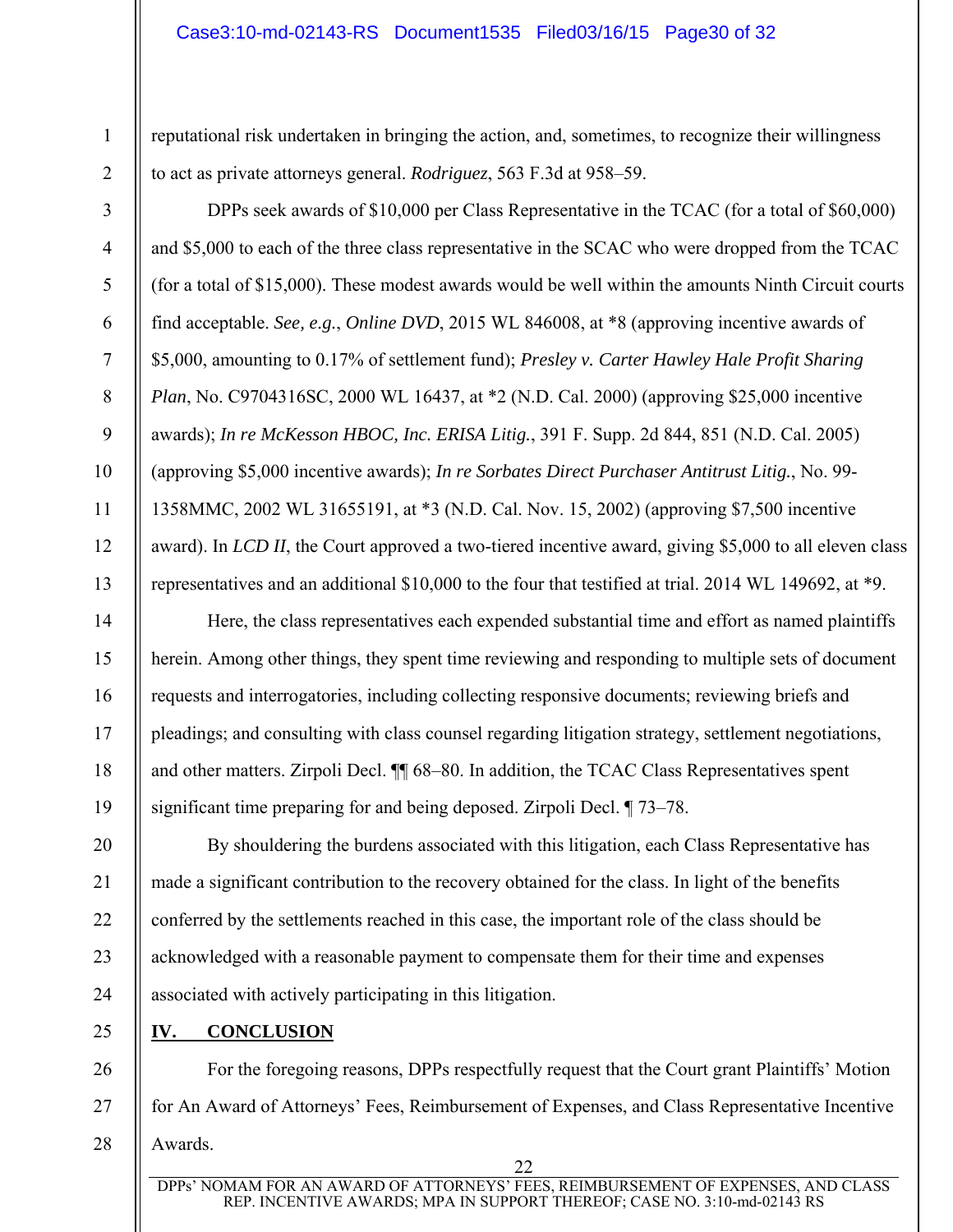| Dated: March 16, 2015 | /s/ R. Alexander Saveri                                                           |
|-----------------------|-----------------------------------------------------------------------------------|
|                       | Guido Saveri (22349)                                                              |
|                       | R. Alexander Saveri (173102)                                                      |
|                       | Cadio Zirpoli (179108)                                                            |
|                       | Travis L. Manfredi (281779)                                                       |
|                       | SAVERI & SAVERI, INC.                                                             |
|                       | 706 Sansome Street                                                                |
|                       | San Francisco, CA 94111                                                           |
|                       | Telephone: (415) 217-6810                                                         |
|                       | Facsimile: (415) 217-6813                                                         |
|                       |                                                                                   |
|                       | Chairman of the Executive Committee                                               |
|                       | for the Direct Purchaser Plaintiffs                                               |
|                       | Joseph J. Tabacco Jr.                                                             |
|                       | Christopher T. Heffelfinger                                                       |
|                       | Todd A. Seaver                                                                    |
|                       | <b>BERMAN DeVALERIO</b>                                                           |
|                       | One California Street, Suite 900                                                  |
|                       | San Francisco, CA 94111                                                           |
|                       | Tel: 415-433-3200                                                                 |
|                       | Fax: 415-433-6382                                                                 |
|                       | jtabacco@bermandevalerio.com                                                      |
|                       | cheffelfinger@bermandevalerio.com                                                 |
|                       | tseaver@bermandevalerio.com                                                       |
|                       | Joseph W. Cotchett                                                                |
|                       | Steven N. Williams                                                                |
|                       | Adam J. Zapala                                                                    |
|                       | COTCHETT, PITRE & McCARTHY, LLP                                                   |
|                       | 840 Malcolm Road, Suite 200                                                       |
|                       | Burlingame, CA 94010                                                              |
|                       | Tel: 650-697-6000                                                                 |
|                       | Fax: 650-697-0577                                                                 |
|                       | jcotchett@cpmlegal.com                                                            |
|                       | swilliams@cpmlegal.com                                                            |
|                       | azapala@cpmlegal.com                                                              |
|                       |                                                                                   |
|                       |                                                                                   |
|                       |                                                                                   |
|                       |                                                                                   |
|                       |                                                                                   |
|                       |                                                                                   |
|                       | 23                                                                                |
|                       | DPPs' NOMAM FOR AN AWARD OF ATTORNEYS' FEES, REIMBURSEMENT OF EXPENSES, AND CLASS |